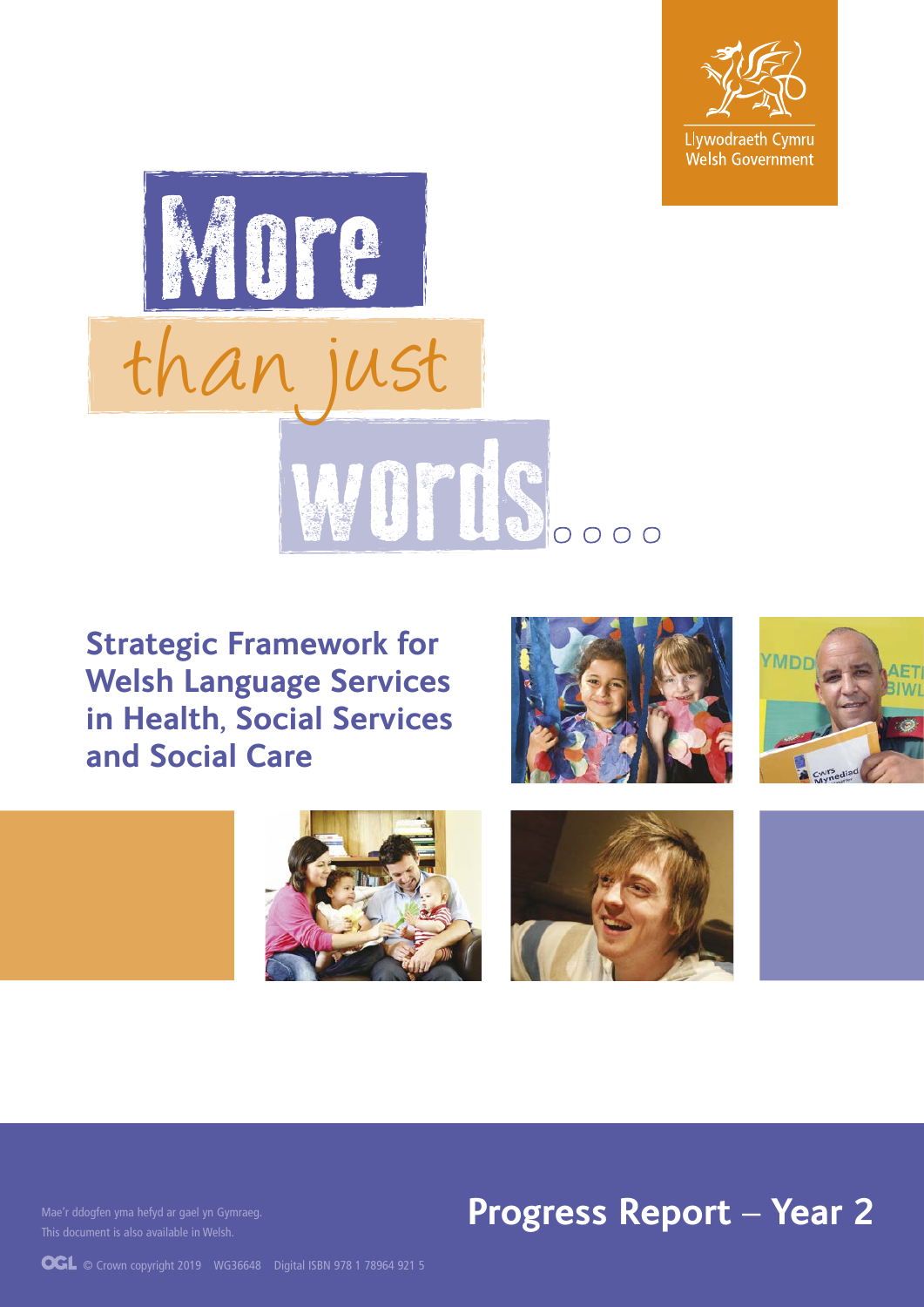## **Contents**

| <b>Introduction and overview</b> |                         |
|----------------------------------|-------------------------|
| <b>Key Messages</b>              |                         |
| <b>Next Steps</b>                | $\overline{\mathbf{3}}$ |
| <b>Annex A</b>                   | 4                       |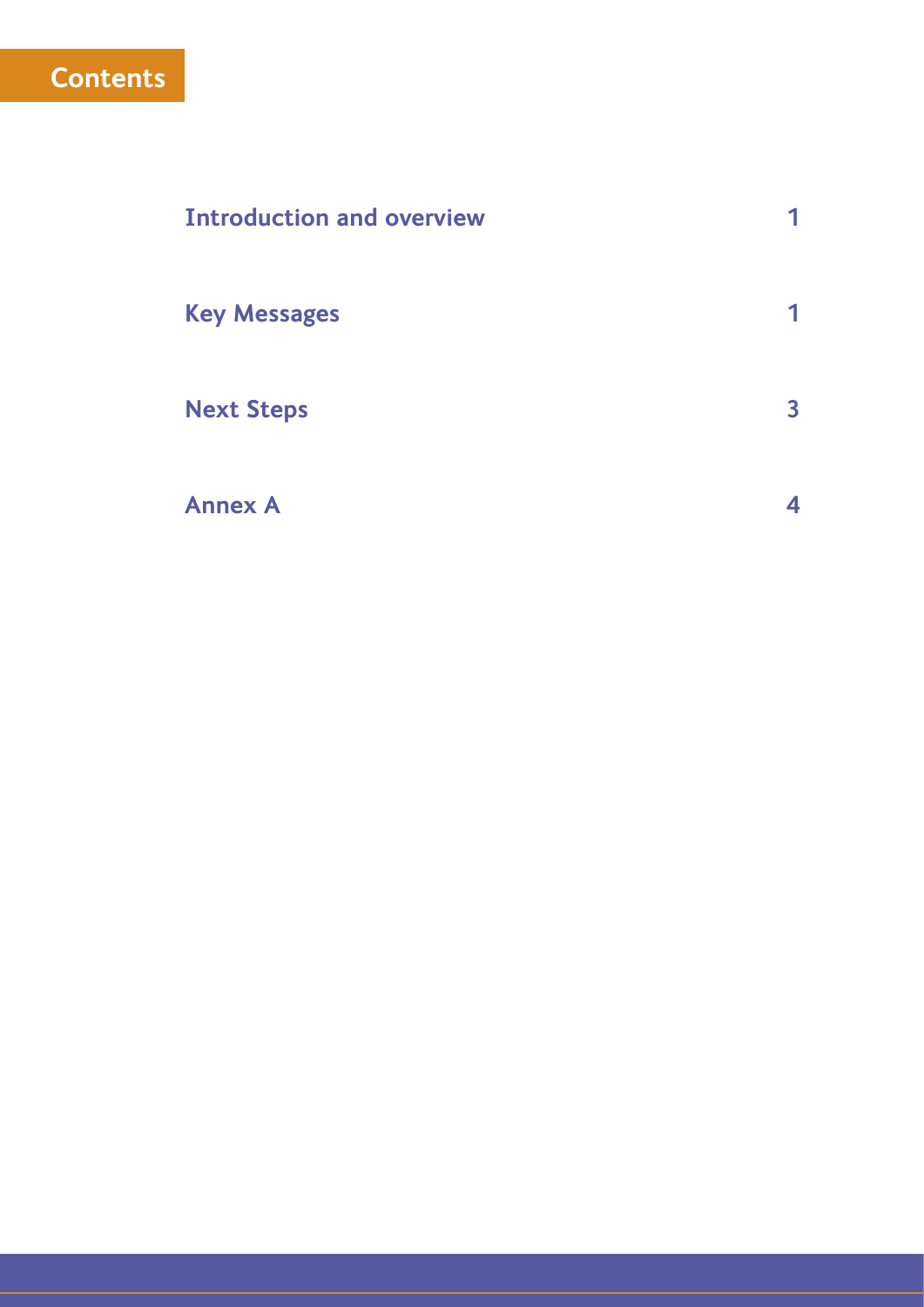### **Introduction and overview**

The Welsh Government launched the Follow-on Strategic Framework *More than just words*… for Welsh Language Services in Health, Social Services and Social Care in March 2016 www[.gov.wales/topics/](https://gov.wales/topics/health/publications/health/guidance/words/?skip=1&lang=en) [health/publications/health/guidance/words/?skip=1&lang=en](https://gov.wales/topics/health/publications/health/guidance/words/?skip=1&lang=en). At the heart of the framework is the concept that being able to use your own language is an integral part of care. The three-year action plan, that forms part of the document, contains actions that should be implemented during 2016-19.

In order to measure progress updates were received from lead organisations on the actions for 2017-2018 contained in the follow-on framework. An overview of the progress against each action is provided in Annex A. Given that year 1 actions lay the foundation for subsequent years, the organisations were also asked to report back on some of the key actions not fully implemented in 2016-17.

The progress reports on implementing the 2017-18 requirements of *More than just words*… indicated that much had been achieved against a number of the actions and that there were pockets of good practice. There is still evidence that progress is not being consistently made across all bodies and services and that further work is being planned, with regard to some of the actions to build on the progress that has been made to date.

#### **Key Messages**

It is pleasing to report that a number of organisations are seizing the opportunity to develop the workforce's Welsh language skills by taking advantage of the new Work Welsh provision offered by the National Centre for Learning Welsh, particularly the 10 hour online taster course. A new online course designed specifically for the health sector was launched in September and a course for the care sector is going to be launched shortly.

Several organisations are still facing challenges in increasing capacity to provide Welsh language services. However there has been a recent improvement with regard to the number of individuals in the health sector who have completed their Welsh language skills in the Electronic Staff Record (ESR). Some organisations succeeded in doing so by requiring that Welsh language competencies be updated as part of the performance management process and by making the ESR available on staff's personal devices. To further build upon this the Welsh Government has asked health boards and trusts to provide them with data on the ESR every six months to ensure the progress seen recently with regard to completion rates continues.

Several local authorities also took the opportunity to review posts to identify those posts where Welsh is essential, taking into account the skills needs for those posts. From the information received from Social Care Wales the number of general care staff who can speak Welsh varies. Local authorities also now include expectations within the agreement for delivering the Active Offer when commissioning care.

On a positive note there is increasing awareness of the Active Offer in health and care with more making the offer and some evidence that some systems are recording it. The National Survey for Wales 2017-18 showed that on average 15% of people said that they had been asked at a GP appointment or in hospital if they would prefer to receive treatment in Welsh or English. The figure was at its highest (24%) in Betsi Cadwaladr which is likely explained by the higher proportion of Welsh speakers in North Wales.

There are still challenges with regard to capability and capacity within services including recruiting Welsh speaking staff, lack of Welsh language skills and confidence to use them, and bilingual digital systems. As regards the Active Offer, within both sectors there is a tendency to focus on making the active offer at the "front door", possibly thinking less about the offer beyond that.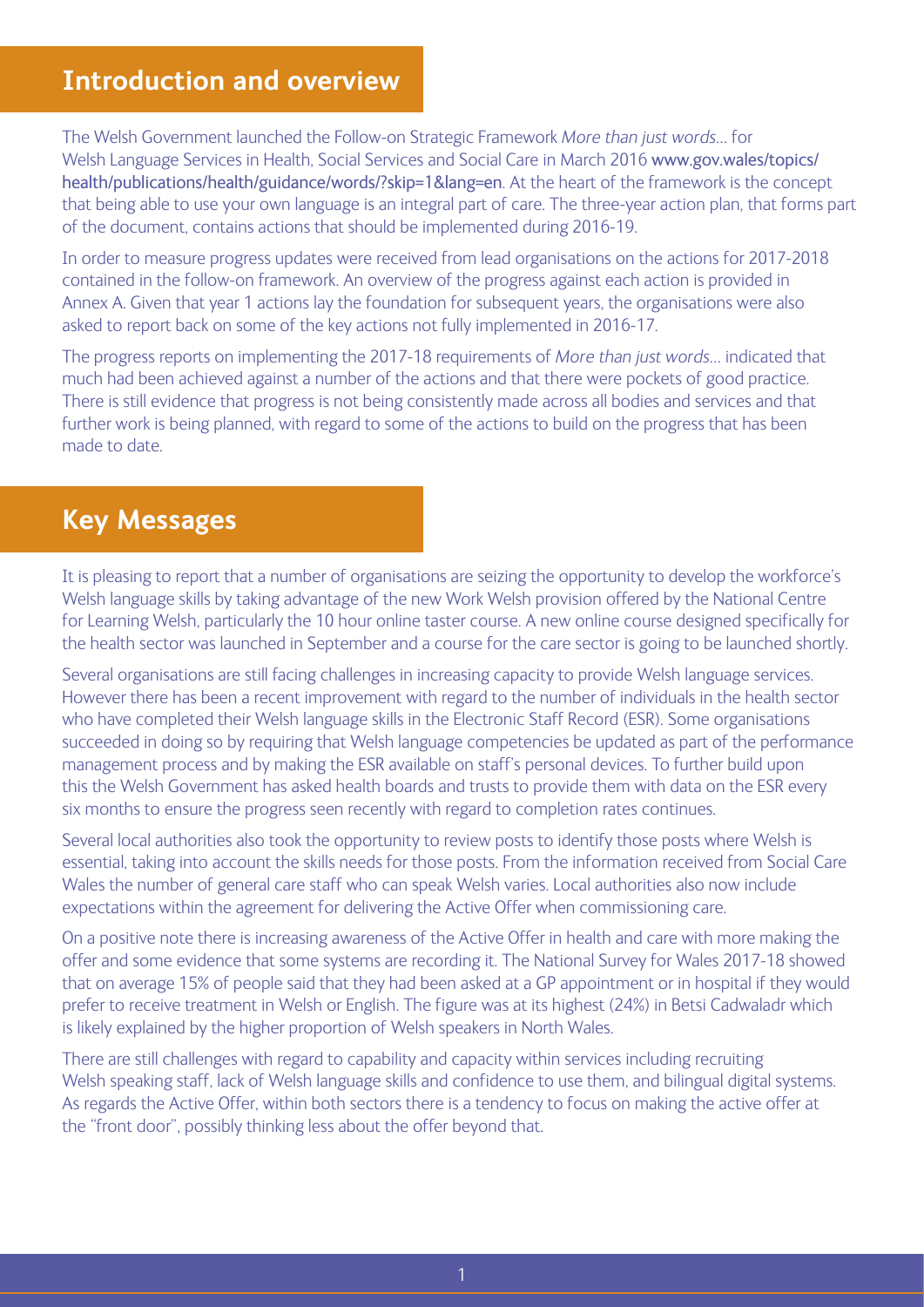With *More than just words*… and the introduction of the Welsh Language Standards to the health sector it is clear that organisations value the Welsh Language Officer's role and work in the organisation. However, some organisations have gone further than others in strengthening their Welsh Language capacity. Betsi Cadwaladr and Hywel Dda, for example, have a Welsh Language Team. Although it is still important that Welsh language considerations are mainstreamed across organisations, it is clear that additional investment in Welsh Language Officer capacity makes a difference. In social care a substantial number of local authorities have appointed Welsh Language champions to promote the agenda, although staff turnover means that change often occurs with regard to the individual who performs that function.

There has been progress with the work in primary care over the last year. The Cabinet Secretary for Health & Social Services announced in March that improving Welsh language services would form part of the revision of the General Medical Services contract for 2019-20 with work on gathering baseline information beginning during 2018-19. Welsh language duties will be placed on independent primary care providers from April 2019 and discussions will be finalised over the coming months regarding the exact changes. The health boards have also been offering advice and support to primary care providers by conducting language awareness sessions with surgery staff. There is also evidence of good practice, for example the Pharmacy Pack launched by Betsi Cadwaladr Health Board encouraged more pharmacy staff to use and make the language more visible in the pharmacy for the benefit of Welsh speaking patients. The packs are a practical tool to support implementation of the Active Offer.

It is also good to see two health boards collaborating on a pilot with the Welsh Government to support primary care organisations in two cluster areas.

There is also evidence of closer collaboration between health and social services on actions relating to the Welsh language. The More than just Words Forum in North Wales brings together a number of relevant organisations to work together to support the implementation of More than just Words and it is good to be able to report that two similar collaborative fora have now been established in South Wales.

The Coleg Cymraeg Cenedlaethol has made good progress in improving its provision of Welsh medium courses in health and social services. It funds lectureships across Wales in Nursing, Medicine (including Biomedicine/Genetics), Health Sciences, Speech and Language, Pharmacy, Social Work including a postgraduate course in Social Work.

In October 2017 the More than Just Words Showcase Event was held. The aim of the event was to celebrate success and share good practice in strengthening Welsh language services in health, social services and social care. As well as rewarding good practice, there was an opportunity to listen to a speaker from the Basque Country and other speakers from Wales and learn from their experiences. 65 showcase nominations were received from across Wales and 200 attended the event.

The initiatives that came to the fore were:

- A Network within The Sciences College in Cardiff University that brings together colleagues from all subject areas in the college to ensure that students are given every opportunity to develop the Welsh language skills needed for a clinical career.
- Betsi Cadwaladr University Health Board's Language Choice Scheme with dementia patients that places the responsibility for offering a Welsh language service on the organisation.
- Board Members, Hywel Dda University Health Board the Board has led the development of Welsh language provision and has made a huge difference to the Welsh language services patients receive.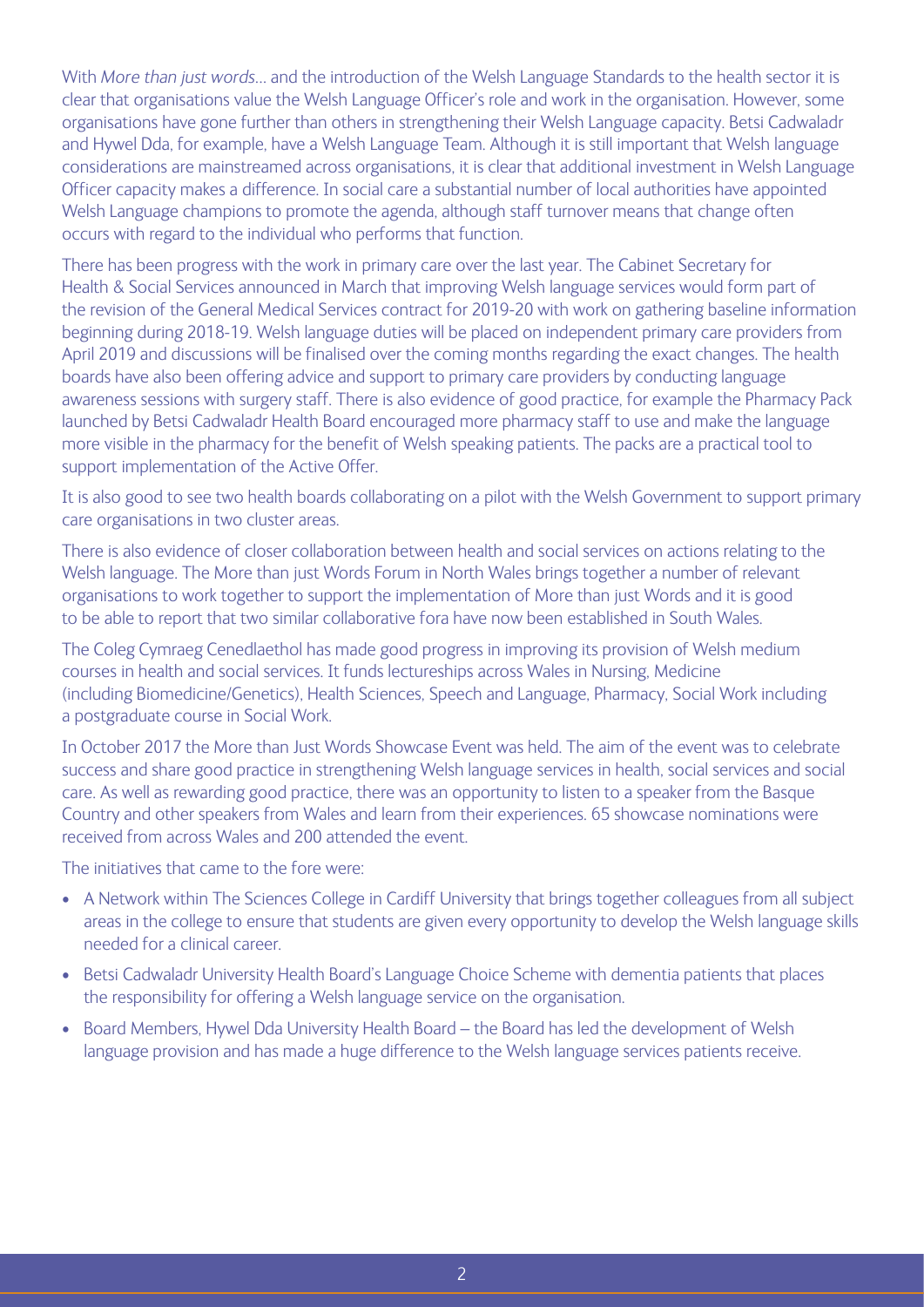## **Next Steps**

Work on an independent evaluation of *More than just words*… has begun to assess the framework's progress and impact in terms of improving Welsh language services in health and social care. The evaluation is one of the objectives of the Cymraeg 2050 action plan for 2017-21 www.[gov.wales/topics/welshlanguage/](https://gov.wales/topics/welshlanguage/welsh-language-strategy-and-policies/welsh-language-policies-upto-2017/welsh-language-strategy-action-plan/?skip=1&lang=en) [welsh-language-strategy-and-policies/welsh-language-policies-upto-2017/welsh-language-strategy-action](https://gov.wales/topics/welshlanguage/welsh-language-strategy-and-policies/welsh-language-policies-upto-2017/welsh-language-strategy-action-plan/?skip=1&lang=en)[plan/?skip=1&lang=en](https://gov.wales/topics/welshlanguage/welsh-language-strategy-and-policies/welsh-language-policies-upto-2017/welsh-language-strategy-action-plan/?skip=1&lang=en). Work on the evaluation will continue until 2020.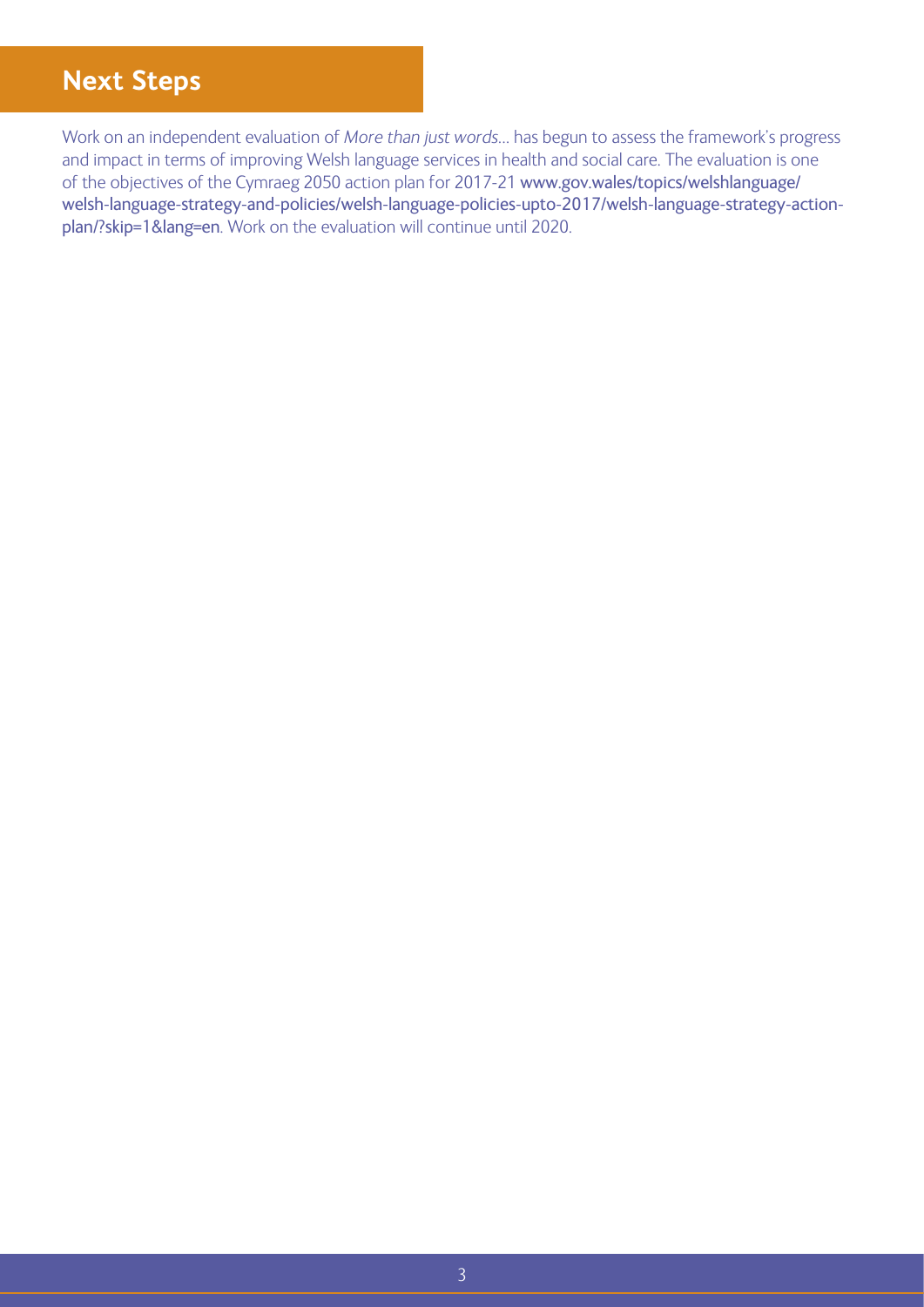## **Annex A**

#### **Reporting back on progress of More than just words… Strategic Framework 2017 & 2018 Actions**

| <b>Action</b><br><b>Number</b> | <b>Action</b>                                                                                                                                                                                                                                                                                             | <b>Lead</b>                     | <b>By When</b> | <b>Delivering Objectives</b>                                                                                                                                                                                                                                                                                                                                                                                                                                                                                                                                                                                                                                                                                                                                                                                                                                                                                         |  |  |  |  |  |
|--------------------------------|-----------------------------------------------------------------------------------------------------------------------------------------------------------------------------------------------------------------------------------------------------------------------------------------------------------|---------------------------------|----------------|----------------------------------------------------------------------------------------------------------------------------------------------------------------------------------------------------------------------------------------------------------------------------------------------------------------------------------------------------------------------------------------------------------------------------------------------------------------------------------------------------------------------------------------------------------------------------------------------------------------------------------------------------------------------------------------------------------------------------------------------------------------------------------------------------------------------------------------------------------------------------------------------------------------------|--|--|--|--|--|
|                                | Objective 1: National and Local Leadership, and National Policy                                                                                                                                                                                                                                           |                                 |                |                                                                                                                                                                                                                                                                                                                                                                                                                                                                                                                                                                                                                                                                                                                                                                                                                                                                                                                      |  |  |  |  |  |
| 1.1                            | All national policy and strategy<br>documents in the field of health.<br>social Services, and social care<br>(including White and Green Papers<br>outlining Legislative proposals) to make<br>explicit reference to the responsibility<br>to provide health, social services and<br>social care in Welsh. | Welsh<br>Government<br>$(WG)$ . | March 2017     | This is built into the process of developing policy and<br>White and Green Papers through the work in undertaking<br>and reviewing Welsh Language Impact assessments and<br>support provided to the Health and Social Services Group<br>from the Welsh Language Policy Unit.<br>Some of the main policies and Strategies which refer<br>specifically to the need to provide health, social services<br>and social care in Welsh include the Regulation and<br>Inspection of Care (Wales) Act 2016, Together for Mental<br>Health, the Dementia Action Plan, Mental Health Crisis Care<br>Concordat and A Healthier Wales.                                                                                                                                                                                                                                                                                            |  |  |  |  |  |
| 1.2                            | National programmes of work that<br>support Improvement, transformation<br>and sharing best practice to include<br>the need to provide services in the<br>Welsh language.                                                                                                                                 | All.                            | March 2017     | A Healthier Wales - the long term plan for health and social<br>care in response to the Parliamentary Review findings sets out<br>an action to develop a new workforce strategy which includes<br>strengthening Welsh language skills.<br>The Welsh Government's Dementia Strategy aims to ensure<br>that people with dementia can live as independently as<br>possible in their communities and provide support for carers.<br>The Strategy recognises the importance of providing and<br>actively offering services in Welsh and the dementia action<br>plan will be delivered in line with More than just words.<br>Social Care Wales noted that registered managers forums<br>had been held between May and June and that Iaith<br>Gwaith workshops had been provided to all staff across<br>the organisation to ensure that all staff have information<br>and a clear understanding about More than just words. |  |  |  |  |  |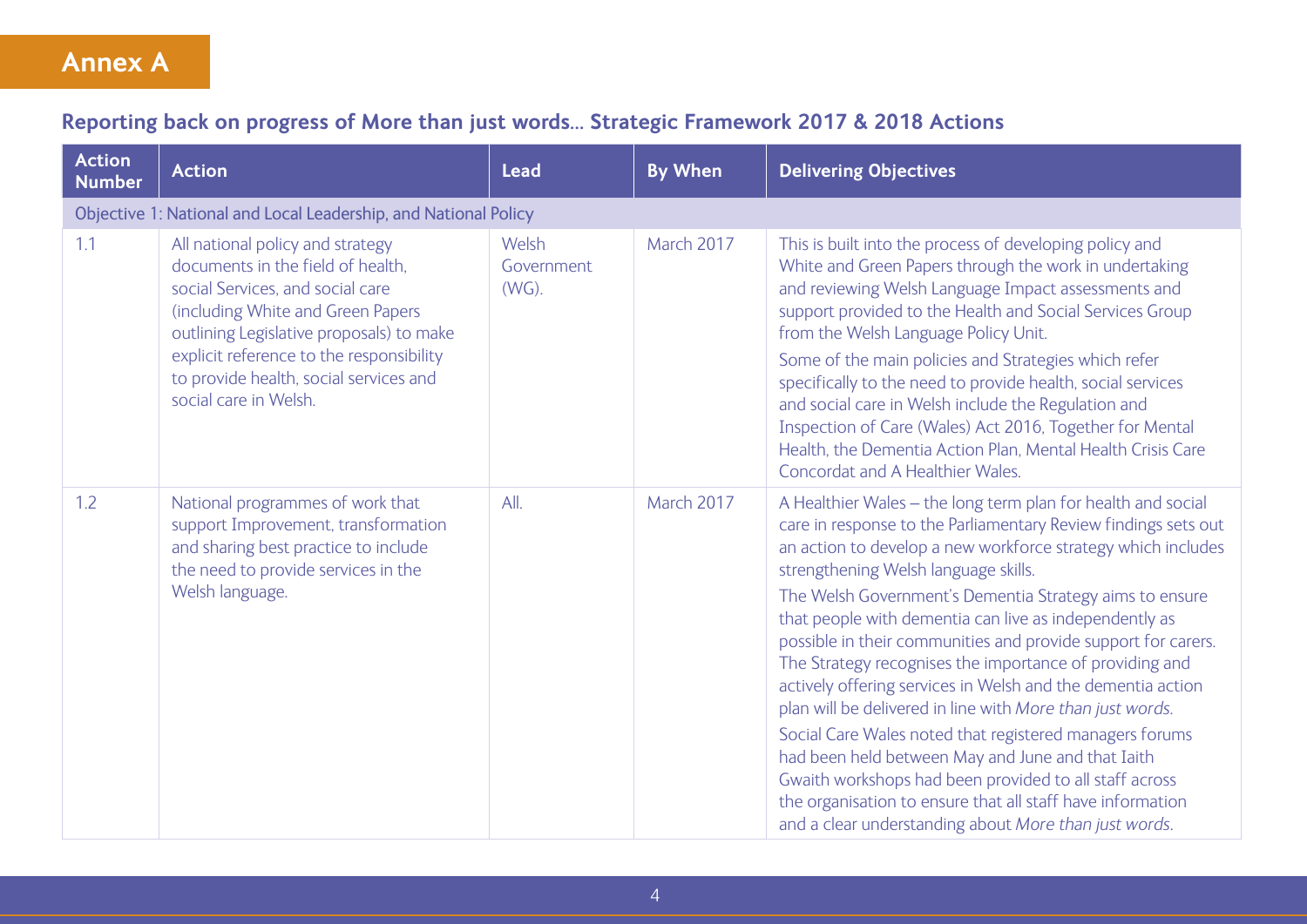| <b>Action</b><br><b>Number</b> | <b>Action</b>                                                                                                                                                                                                                 | <b>Lead</b>                                                                          | <b>By When</b> | <b>Delivering Objectives</b>                                                                                                                                                                                                                                                                                                                                                                                                                                                                                                                                                                                                                                                              |
|--------------------------------|-------------------------------------------------------------------------------------------------------------------------------------------------------------------------------------------------------------------------------|--------------------------------------------------------------------------------------|----------------|-------------------------------------------------------------------------------------------------------------------------------------------------------------------------------------------------------------------------------------------------------------------------------------------------------------------------------------------------------------------------------------------------------------------------------------------------------------------------------------------------------------------------------------------------------------------------------------------------------------------------------------------------------------------------------------------|
| 1.3                            | Social services departments to<br>retain/appoint a senior officer as a<br>Welsh Language Champion and Health<br>Boards and Trusts to protect and promote<br>the post of Welsh Language Officer within<br>their organisations. | <b>Directors Social</b><br>Services.<br><b>NHS Wales</b><br><b>Chief Executives.</b> | March 2017     | 15 of the 22 local authorities reported having identified<br>a Welsh Language Champion many linking in with the<br>Welsh language coordinator.<br>In the NHS it is clear that organisations value the role<br>and work of their Welsh language officer in their organisation<br>and some organisations have recently strengthened their<br>Welsh language capacity, Betsi Cadwaladr and Hywel Dda,<br>for example, both have a Welsh Language Team. It is clear<br>that where extra investment has been made in enhancing<br>Welsh language officers' capacity a difference can be seen.<br>Some organisations noted that having a single<br>Welsh Language Officer could be challenging. |
| 1.4                            | The provision of services in Welsh<br>to be mainstreamed into the work<br>of the National Leadership Group<br>for Social Services.                                                                                            | WG.                                                                                  | March 2017     | This has been supported by having strong social services<br>representation from a Director of Social Services as a<br>member of the Group and the Welsh Government Director<br>of Social Services as the joint chair of the Welsh Language<br>Partnership Board for Health and Social Services.                                                                                                                                                                                                                                                                                                                                                                                           |
| 1.5                            | The National Independent Safeguarding<br>Board, will recognise the need to provide<br>care in the Welsh language and share<br>best practice in its work to secure<br>improvement and provide advice.                          | WG.<br>National<br>Independent<br>Safeguarding<br>Board.                             | March 2017     | Discussion were held with the chair of the National<br>Independent Safeguarding Board in 2017 to recognise<br>the need.                                                                                                                                                                                                                                                                                                                                                                                                                                                                                                                                                                   |
| 1.6                            | NHS Wales organisations and ADSS<br>Cymru to work to raise the profile of the<br>importance of Welsh Language service<br>provision at national events.                                                                        | All.                                                                                 | March 2018     | This has been an area of focus and progress including activity<br>at the National Eisteddfod and Urdd Eisteddfod in 2016,<br>2017 and 2018 and the successful national More than just<br>words Showcase Event held in October 2017.<br>Members of the Welsh Language teams in many of the<br>health boards have been highlighting issues relating to the<br>Welsh language and health, and the importance of providing<br>care in Welsh, in the Welsh Language media, on S4C and<br>Radio Cymru.                                                                                                                                                                                          |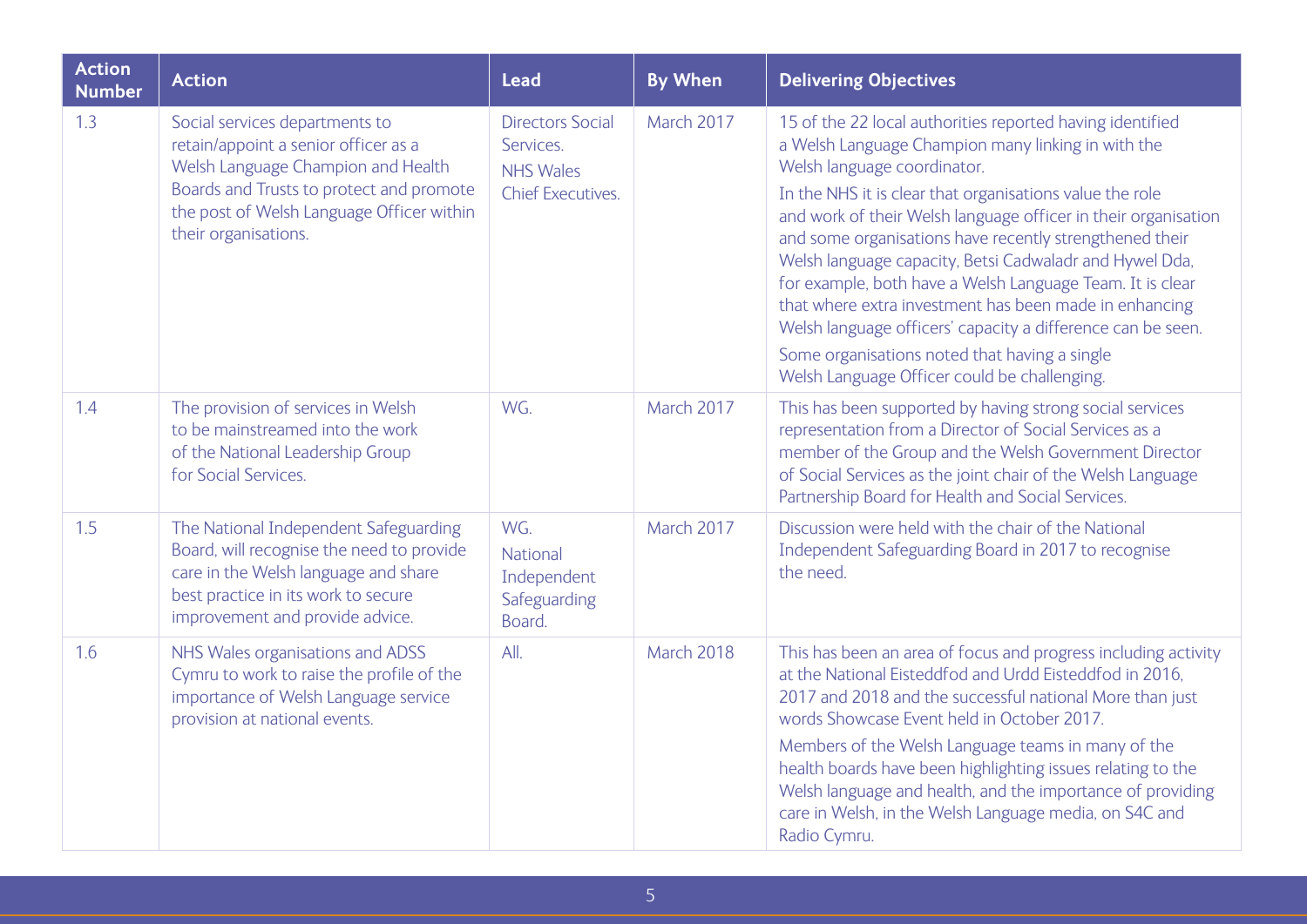| <b>Action</b><br><b>Number</b> | <b>Action</b>                                                                                                                                                                                                                                  | <b>Lead</b>                                          | <b>By When</b>    | <b>Delivering Objectives</b>                                                                                                                                                                                                                |
|--------------------------------|------------------------------------------------------------------------------------------------------------------------------------------------------------------------------------------------------------------------------------------------|------------------------------------------------------|-------------------|---------------------------------------------------------------------------------------------------------------------------------------------------------------------------------------------------------------------------------------------|
|                                |                                                                                                                                                                                                                                                |                                                      |                   | During the past year the Welsh Language Policy Unit<br>in Health and Social Services had a stand at the annual<br>ADSS Cymru conference.                                                                                                    |
| 1.7                            | <b>Community Health Councils to</b><br>mainstream an assessment of Welsh<br>language provision within health services<br>into their work.                                                                                                      | WG.<br>CHC <sub>s</sub> .                            | <b>March 2018</b> | This is being further discussed with Community Health<br>Councils and progress will be updated in the year 3 report.                                                                                                                        |
| 1.8                            | Third and independent care sector<br>organisations to promote awareness of<br>people's Welsh language needs and share<br>best practice and Resources on providing<br>care in Welsh to Service providers.                                       | Third and<br>independent<br>sector<br>organisations. | <b>March 2017</b> | Registered managers' forums have taken place.<br>Working Welsh practice exchange workshops, identified by<br>registered managers to meet local needs, were delivered<br>to approximately 200 managers.                                      |
| 1.9                            | The Active Offer and the need to provide<br>services in Welsh to be incorporated<br>into national guidance on assessment,<br>both statutory and non-statutory.<br>This includes professional clinical<br>assessment in health and social care. | WG.                                                  | March 2018        | A number of initiatives undertaken by health boards and trusts<br>to deliver the active offer. As noted in the work to develop<br>the Welsh Language Standards for the health sector this is<br>a complex area that requires on-going work. |
| 1.10                           | The NHS Outcomes and Delivery<br>Framework will explicitly recognise that<br>the provision of services through the<br>Welsh language is a relevant outcome<br>in all domains within the framework.                                             | WG.                                                  | March 2018        | The NHS Outcomes and Delivery Framework for 2016-17<br>and 2017-18 has included Delivery measures across domains<br>on the provision of Welsh language services.                                                                            |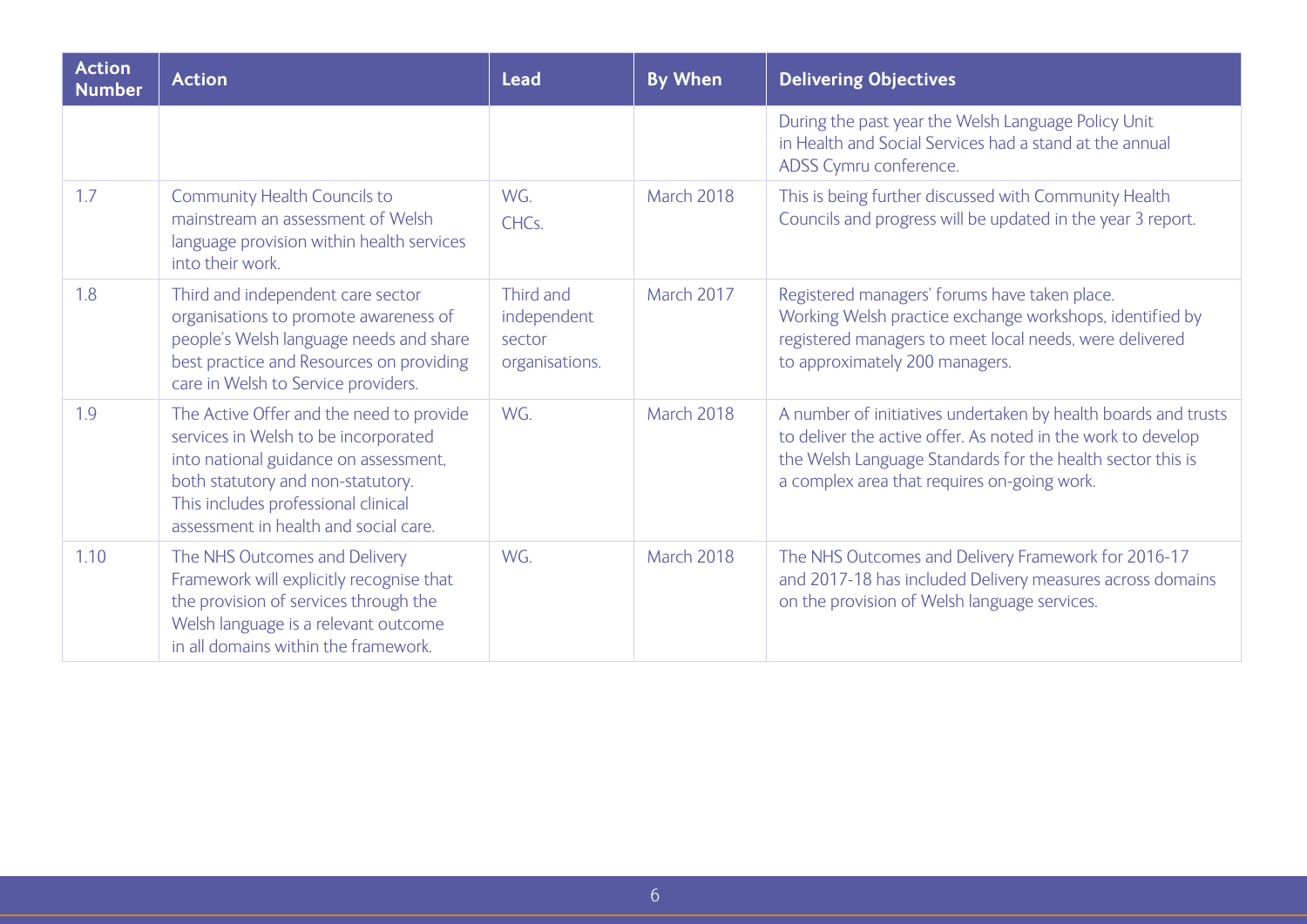| <b>Action</b><br><b>Number</b> | <b>Action</b>                                                                                                                                                                                                                                                                                                                                                                                                        | <b>Lead</b>                                                         | <b>By When</b> | <b>Delivering Objectives</b>                                                                                                                                                                                                                                                                                                                                                                                                                                                                                                                                                                                                                                                                                                                                                                                                                                                                                                                                                                                 |
|--------------------------------|----------------------------------------------------------------------------------------------------------------------------------------------------------------------------------------------------------------------------------------------------------------------------------------------------------------------------------------------------------------------------------------------------------------------|---------------------------------------------------------------------|----------------|--------------------------------------------------------------------------------------------------------------------------------------------------------------------------------------------------------------------------------------------------------------------------------------------------------------------------------------------------------------------------------------------------------------------------------------------------------------------------------------------------------------------------------------------------------------------------------------------------------------------------------------------------------------------------------------------------------------------------------------------------------------------------------------------------------------------------------------------------------------------------------------------------------------------------------------------------------------------------------------------------------------|
|                                | Objective 2: Mapping, Auditing, Data Collection and Research                                                                                                                                                                                                                                                                                                                                                         |                                                                     |                |                                                                                                                                                                                                                                                                                                                                                                                                                                                                                                                                                                                                                                                                                                                                                                                                                                                                                                                                                                                                              |
| 2.1                            | NHS and Social Services should map<br>current provision and capacity to<br>provide an Active Offer across all<br>services (including primary care). Where<br>capacity is low, an action plan should<br>be formulated to increase capacity. The<br>capacity to deliver the Active Offer to<br>people within the identified groups with<br>greater need for Welsh language services<br>should be viewed as a priority. | <b>NHS Chief</b><br>Executives.<br>Directors of<br>Social Services. | March 2017     | 20 of the 22 Local Authorities reported on actions with some<br>covering all elements and others incomplete. Of the 20 that<br>responded it is clear they are implementing the Active Offer<br>at the first point of contact.<br>Some health bodies have mapped current provision, and of<br>those who have, the challenge remains in increasing capacity.<br>One Health Board noted that extending opportunities for<br>Welsh Language provision was challenging due to the ongoing<br>pressures on frontline services.<br>The Welsh language standards for the health sector will<br>provide further impetus to progress on this action.                                                                                                                                                                                                                                                                                                                                                                   |
| 2.2                            | Health, social services and social care<br>should have systems in place to record<br>when an Active Offer has been made by<br>recording language needs/choices on<br>the individual's records. This action also<br>applies to all secondary and primary care<br>service providers.                                                                                                                                   | <b>NHS Chief</b><br>Executives.<br>Director of<br>Social Services.  | March 2017     | The majority of the health boards/trusts have provided<br>evidence that they have systems in place to record when an<br>active offer has been made for some of their services but this<br>does not always happen across all their services. The National<br>Survey for Wales 2017-18 showed that 15% of people with<br>a GP or hospital appointment would prefer to be treated in<br>Welsh or in English. 3% said that the treatment had always<br>been offered in Welsh. The figures were higher for Betsi<br>Cadwaladr Health Board, which is likely explained by the<br>higher percentage of Welsh speakers in North Wales.<br>There was little evidence in the reports of recording when<br>an active offer had been made within primary care.<br>In some health boards different patient administration<br>systems are used which are not compatible with each<br>other. This means that a patient could go to a number<br>of departments without his language need being apparent<br>on all occasions. |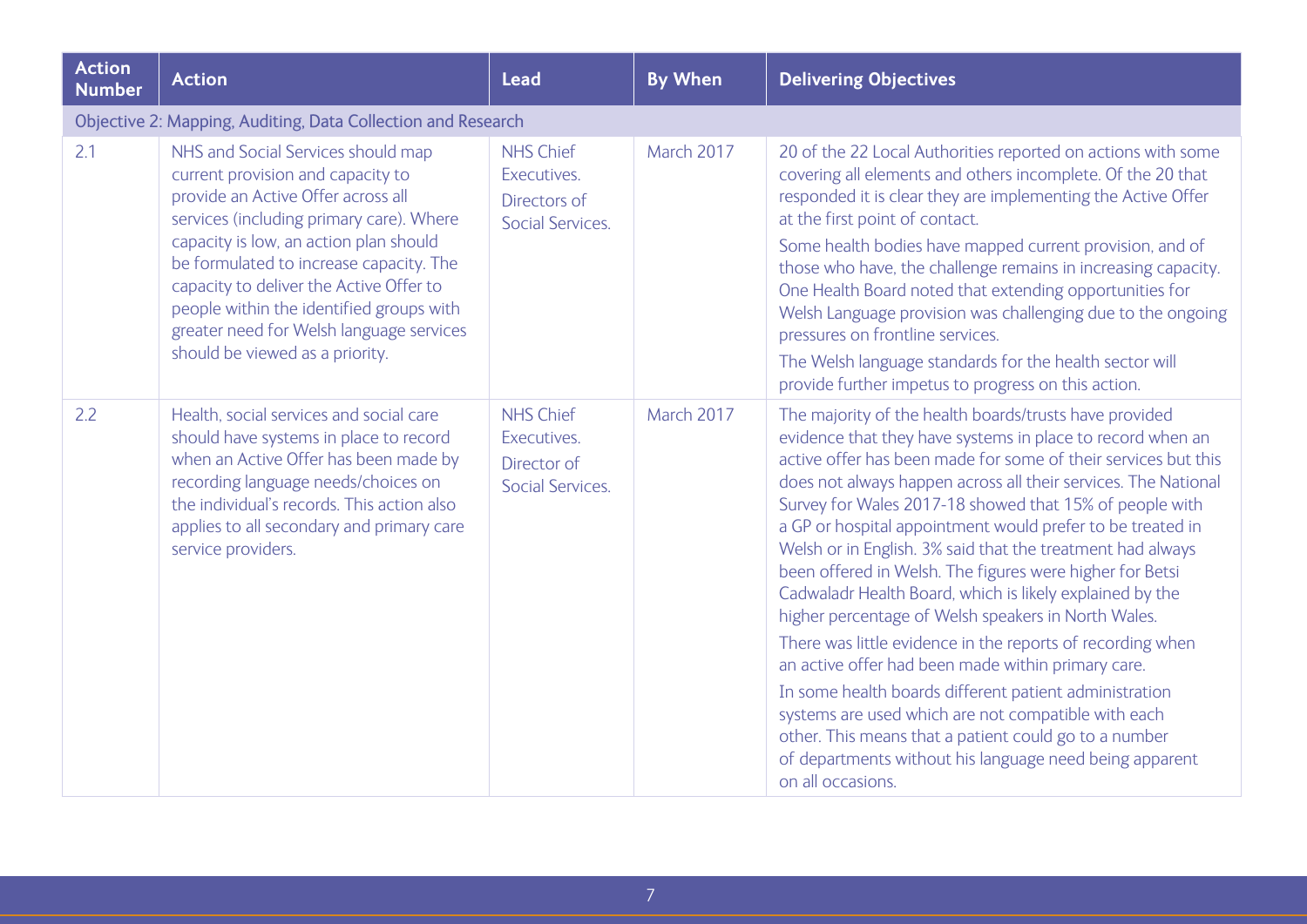| <b>Action</b><br><b>Number</b> | <b>Action</b>                                                                                                                                                                                                                                                                                                                                                                                                        | <b>Lead</b>                                                                         | <b>By When</b> | <b>Delivering Objectives</b>                                                                                                                                                                                                                                                                                                                                                                                                                                                                                                                                                                                                                                                                                                                                                                                                        |
|--------------------------------|----------------------------------------------------------------------------------------------------------------------------------------------------------------------------------------------------------------------------------------------------------------------------------------------------------------------------------------------------------------------------------------------------------------------|-------------------------------------------------------------------------------------|----------------|-------------------------------------------------------------------------------------------------------------------------------------------------------------------------------------------------------------------------------------------------------------------------------------------------------------------------------------------------------------------------------------------------------------------------------------------------------------------------------------------------------------------------------------------------------------------------------------------------------------------------------------------------------------------------------------------------------------------------------------------------------------------------------------------------------------------------------------|
|                                |                                                                                                                                                                                                                                                                                                                                                                                                                      |                                                                                     |                | The Ambulance Service stated in their response that the<br>new 111 service would allow callers to choose between<br>Welsh and English.<br>There is evidence of good practice especially developments<br>in recording language choice of in-patients in Ysbyty Cwm<br>Rhondda and by Betsi Cadwaladr University Health Board.<br>Betsi Cadwaladr uses magnets adorned with the Working<br>Welsh logo in order to identify patients that prefer to speak<br>in Welsh. Since initial implementation of the Language Choice<br>Scheme on Ward Glaslyn in Ysbyty Gwynedd it has now been<br>rolled out and introduced on all wards at Ysbyty Gwynedd<br>and community hospitals across North Wales.<br>It is clear that the local authorities who responded are putting<br>the Active Offer into practice at the first point of contact. |
| 2.3                            | All registered care providers to include<br>Information on their level of Welsh<br>language service provision to current and<br>potential users of their services and their<br>families in their published annual report.                                                                                                                                                                                            | WG.<br>Care<br>Inspectorate<br>Wales (CIW).                                         | March 2017     | CIW local authority core inspection programme includes<br>reviewing if the active offer is made and whether information,<br>advice and assistance is provided in Welsh in line with<br>More than just words. It also checks if the local authority has<br>a system in place and records when an active offer has been<br>made with language of need recorded in people's records.                                                                                                                                                                                                                                                                                                                                                                                                                                                   |
| 2.4                            | Data systems in health, social services and<br>social care should enable the service to<br>operate bilingually to fulfil Welsh speakers'<br>needs. For example:<br>• The Welsh language skills of staff<br>should be captured and recorded<br>electronically (the NHS Wales<br>Electronic Staff Record (ESR))<br>should be amended to ensure that<br>all staff are obliged to record their<br>Welsh language skills) | <b>NHS Chief</b><br>Executives.<br>Directors of<br>Social Services.<br>NWIS.<br>WG. | March 2017     | Of the 20 responses, 13 Local Authorities have undertaken<br>a staff survey to identify the skills of Welsh speaking staff.<br>There are challenges with one local authority reporting<br>that the self reporting of skills is not a priority for staff.<br>In Carmarthenshire the service has ensured that between<br>65% and 85% of the staff on any shift can speak Welsh.                                                                                                                                                                                                                                                                                                                                                                                                                                                       |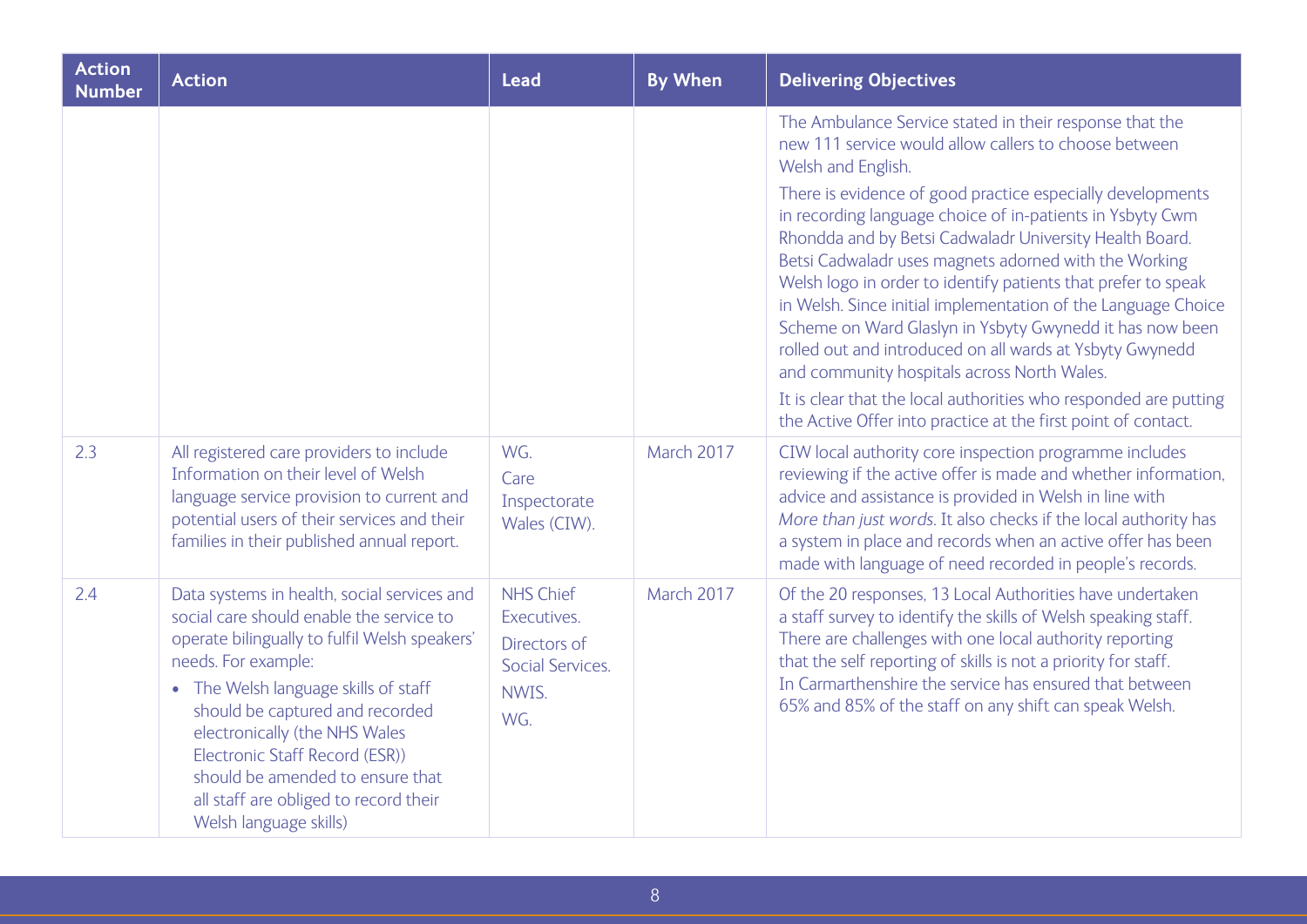| <b>Action</b><br><b>Number</b> | <b>Action</b>                                                                                                                                                                                 | <b>Lead</b> | <b>By When</b> | <b>Delivering Objectives</b>                                                                                                                                                                                                                                                                                                                                                                                                                                                                                                |      |      |
|--------------------------------|-----------------------------------------------------------------------------------------------------------------------------------------------------------------------------------------------|-------------|----------------|-----------------------------------------------------------------------------------------------------------------------------------------------------------------------------------------------------------------------------------------------------------------------------------------------------------------------------------------------------------------------------------------------------------------------------------------------------------------------------------------------------------------------------|------|------|
|                                | • Client and patient records to include<br>sections to enable staff to record<br>when an Active Offer is provided and<br>to note the individual's language of<br>choice for future reference. |             |                | In the past two years there has been a marked improvement<br>in ESR Welsh language skills completion rates in the NHS.<br>Some organisations have achieved this by mandating that<br>Welsh language competencies are updated as part of the<br>PADR process and by making ESR available on staff's personal<br>devices. The average response rate at an all-Wales level is 52%.<br>Some of the organisations which have shown the greatest<br>improvements in ESR completion rates between 2016<br>and 2018 are as follows: |      |      |
|                                |                                                                                                                                                                                               |             |                |                                                                                                                                                                                                                                                                                                                                                                                                                                                                                                                             | 2016 | 2018 |
|                                |                                                                                                                                                                                               |             |                | Cwm Taf                                                                                                                                                                                                                                                                                                                                                                                                                                                                                                                     | 32%  | 65%  |
|                                |                                                                                                                                                                                               |             |                | Felindre                                                                                                                                                                                                                                                                                                                                                                                                                                                                                                                    | 65%  | 85%  |
|                                |                                                                                                                                                                                               |             |                | <b>Hywel Dda</b>                                                                                                                                                                                                                                                                                                                                                                                                                                                                                                            | 72%  | 81%  |
|                                |                                                                                                                                                                                               |             |                | <b>Betsi Cadwaladr</b>                                                                                                                                                                                                                                                                                                                                                                                                                                                                                                      | 76%  | 84%  |
|                                |                                                                                                                                                                                               |             |                | Further work is required to make further improvements<br>and also increase completion rates and also the numbers<br>recording skill levels from 1-5. The Welsh Language Policy Unit<br>has asked health boards and trusts to submit ESR data to them<br>on a 6 monthly basis so that the recent improvements seen<br>in completion rates continue.                                                                                                                                                                          |      |      |
|                                |                                                                                                                                                                                               |             |                | A number of the Health boards note that the Welsh Community<br>Care Information System will help with the work of recording<br>the Active Offer.                                                                                                                                                                                                                                                                                                                                                                            |      |      |
|                                |                                                                                                                                                                                               |             |                | Cardiff and the Vale noted that the e-rostering system<br>can match Welsh speaking staff to ward teams during<br>shifts if Welsh language skills are required.                                                                                                                                                                                                                                                                                                                                                              |      |      |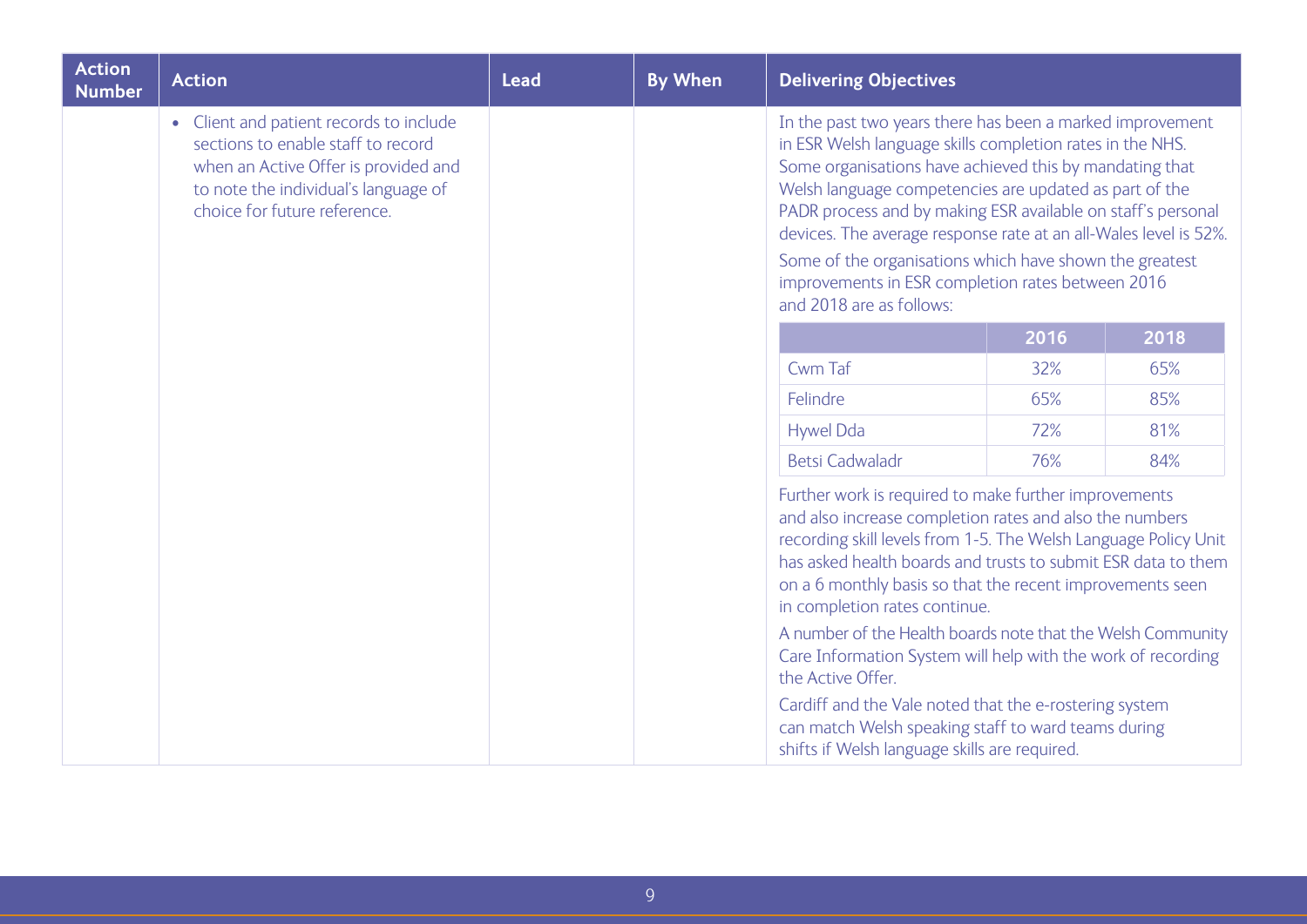| <b>Action</b><br><b>Number</b> | <b>Action</b>                                                                                                                                                                                                                                                                                                                      | <b>Lead</b>                                                     | <b>By When</b> | <b>Delivering Objectives</b>                                                                                                                                                                                                                                                                                                                                                                                                                                                                                                           |
|--------------------------------|------------------------------------------------------------------------------------------------------------------------------------------------------------------------------------------------------------------------------------------------------------------------------------------------------------------------------------|-----------------------------------------------------------------|----------------|----------------------------------------------------------------------------------------------------------------------------------------------------------------------------------------------------------------------------------------------------------------------------------------------------------------------------------------------------------------------------------------------------------------------------------------------------------------------------------------------------------------------------------------|
| 2.5                            | The Welsh language skills of the<br>workforce and Welsh language<br>Community profile should be included<br>in the annual published report of social<br>services departments and NHS IMTPs<br>to demonstrate Welsh language needs.                                                                                                 | <b>Chief Executives.</b><br>Directors of<br>Social Services.    | March 2017     | A number of organisations have shown evidence<br>of workforce/community profiles in either their IMTPs<br>or elsewhere. The challenge now is how they use this<br>information to plan services for the future.                                                                                                                                                                                                                                                                                                                         |
| 2.6                            | The provision of Welsh language/bilingual<br>course components for students studying<br>health, social services and social care<br>programmes within the further education<br>sector will be mapped and reviewed.<br>This information will be shared with<br>health boards, trusts, local authorities<br>and the Welsh Government. | FE.<br><b>Coleg Cymraeg</b><br>Cenedlaethol.<br>Colleges Wales. | March 2017     | The Coleg Cymraeg Cenedlaethol has made good progress<br>to enhance the provision of Welsh medium courses in<br>health and social services. It funds lectureships across Wales<br>in Nursing, Medicine (including Biomedicine/Genetics),<br>Health Sciences, Speech and Language, Pharmacy,<br>Social Work including a postgraduate course in Social Work.<br>Colegau Cymru has made good progress with the Coleg<br>Cymraeg Cenedlaethol to identify pathways within the<br>health sector from further education to higher education. |
| 2.7                            | The NHS Wales 111 service to ascertain<br>people's language choice and record this<br>to enable other service providers to make<br>an Active Offer to people.                                                                                                                                                                      | WG.                                                             | March 2018     | NHS Direct Wales/111 service - the system can identify<br>Welsh language callers and the language choice is then<br>recorded in the Clinical Assessment System.                                                                                                                                                                                                                                                                                                                                                                        |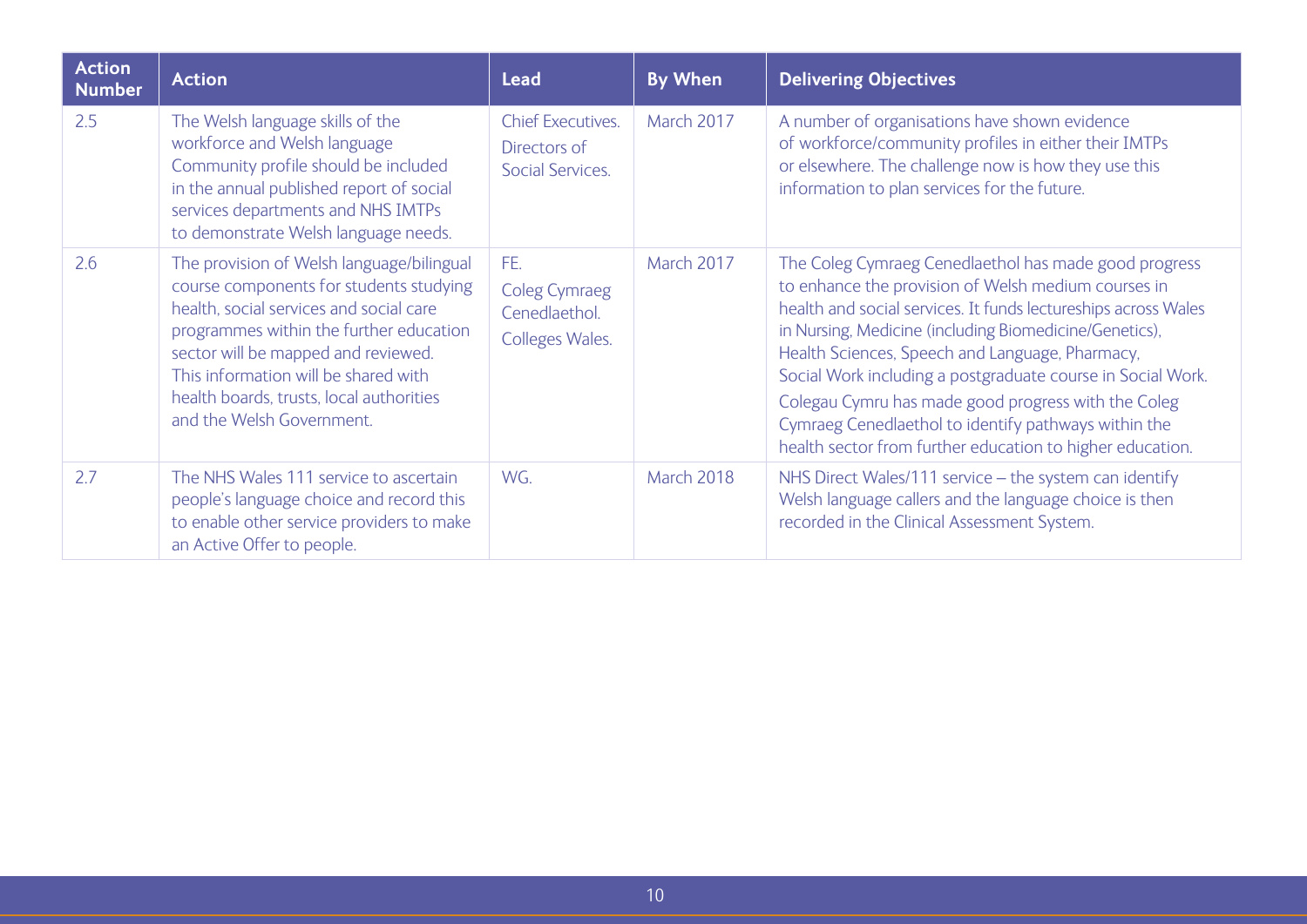| <b>Action</b><br><b>Number</b> | <b>Action</b>                                                                                                                                                                                                                                                                                                                                                                                                                                                | <b>Lead</b>                                                                | <b>By When</b> | <b>Delivering Objectives</b>                                                                                                                                                                                                                                                                                                                                                                                                                                                                                                                                                                                                                                                                                                                                                                                                                                                                                    |
|--------------------------------|--------------------------------------------------------------------------------------------------------------------------------------------------------------------------------------------------------------------------------------------------------------------------------------------------------------------------------------------------------------------------------------------------------------------------------------------------------------|----------------------------------------------------------------------------|----------------|-----------------------------------------------------------------------------------------------------------------------------------------------------------------------------------------------------------------------------------------------------------------------------------------------------------------------------------------------------------------------------------------------------------------------------------------------------------------------------------------------------------------------------------------------------------------------------------------------------------------------------------------------------------------------------------------------------------------------------------------------------------------------------------------------------------------------------------------------------------------------------------------------------------------|
|                                | Objective 3: Service Planning, Commissioning, Contracting and Workforce Planning                                                                                                                                                                                                                                                                                                                                                                             |                                                                            |                |                                                                                                                                                                                                                                                                                                                                                                                                                                                                                                                                                                                                                                                                                                                                                                                                                                                                                                                 |
| 3.1                            | The need to make an Active Offer<br>of Welsh language services to people<br>will be communicated to all staff<br>employed directly within NHS Wales,<br>local authorities or within commissioned<br>services (including primary care providers).                                                                                                                                                                                                             | <b>NHS Chief</b><br>Executives.<br>Directors of<br><b>Social Services.</b> | March 2018     | Most organisations across health and social care do this<br>and mostly achieve it through their induction training,<br>which provides them with an opportunity to discuss<br>the active offer interactively.<br>Other methods of communication include distributing the<br>active offer training packs; highlighting it in staff magazines,<br>bulletins, information leaflets, staff intranet and holding<br>workshops to deliver information on the active offer.<br>Hywel Dda/Betsi Cadwaladr reported that they have<br>communicated the need to make an active offer to some<br>primary care staff who are independent contractors.<br>In terms of social services those that responded were using<br>staff bulletins and posters. Also, some authorities included the<br>Active Offer as part of their induction training and others had<br>held workshops to present information about the Active Offer. |
| 3.2                            | NHS Wales and social services<br>departments to establish their<br>Welsh language community profile<br>(informed by the Population Assessment<br>Report produced under section 14 of the<br>Social Services and Well-being (Wales)<br>Act 2014) and use this information as<br>a baseline for service planning to ensure<br>that Welsh language speakers' needs can<br>be met and to assess all posts for Welsh<br>language skills needs before advertising. | <b>NHS Chief</b><br>Executives.<br>WG.<br>Directors of<br>Social Services. | March 2017     | Although most health boards/trusts have established the<br>Welsh language profile of their communities the challenge<br>in some areas is to match people who want to receive care<br>in Welsh with Welsh speaking staff.<br>Three local authorities report they had used or are planning<br>to use the information in local assessments for language use<br>to inform future provision. Two authorities required a certain<br>level of Welsh as an essential requirement in the recruitment<br>process. This was included for those who worked in front line<br>services or had contact with the public. Challenges identified<br>related to the workforce's lack of confidence to identify<br>themselves as able to speak Welsh and the take up of<br>Welsh language training being relatively low.                                                                                                            |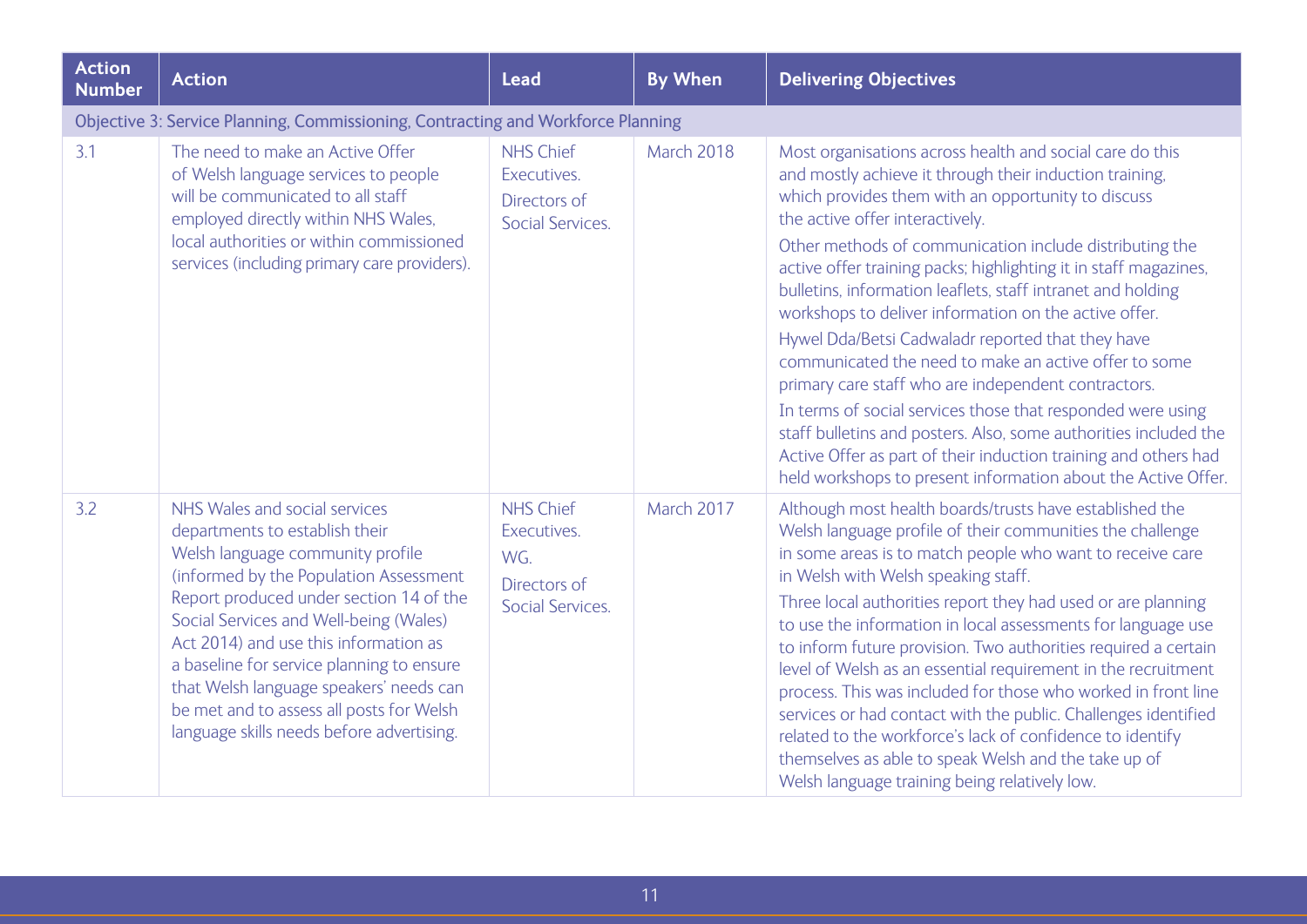| <b>Action</b><br><b>Number</b> | <b>Action</b>                                                                                                                                                                                                                                                                                                                                                                                                                  | <b>Lead</b>                                                                                           | <b>By When</b> | <b>Delivering Objectives</b>                                                                                                                                                                                                                                                                                                                                                                                                                                                                                                                                                                                                                                                                                                                                            |
|--------------------------------|--------------------------------------------------------------------------------------------------------------------------------------------------------------------------------------------------------------------------------------------------------------------------------------------------------------------------------------------------------------------------------------------------------------------------------|-------------------------------------------------------------------------------------------------------|----------------|-------------------------------------------------------------------------------------------------------------------------------------------------------------------------------------------------------------------------------------------------------------------------------------------------------------------------------------------------------------------------------------------------------------------------------------------------------------------------------------------------------------------------------------------------------------------------------------------------------------------------------------------------------------------------------------------------------------------------------------------------------------------------|
| 3.3                            | NHS Wales and social services<br>departments' planning and<br>commissioning systems, such as<br>published service plans, to take account<br>of the Welsh language community profile<br>(informed by the Population Assessment<br>Report produced under section 14 of the<br>Social Services and Well-being (Wales)<br>Act 2014) and ensure that it is reflected<br>in the planning, commissioning and<br>delivery of services. | <b>NHS Chief</b><br>Executives.<br>Directors of<br>Social Services.                                   | March 2017     | Most NHS organisations have mapped the Welsh language<br>profile of their communities but not all reflect this when<br>planning and delivering services.<br>Most of the health boards/trusts have bilingual skills strategies.<br>In general they aim to ensure that all service areas have<br>a sufficient level of staff who speak Welsh. Some highlight<br>the fact that there is a shortage of professional workers<br>who speak Welsh in the area.<br>In terms of the population assessment three authorities<br>had used, or intended to use the information in the local<br>assessments in terms of language use as information for<br>future provision. One local authority had identified 124<br>Welsh speakers, but only 9 were prepared to use their skills. |
| 3.4                            | The Welsh language needs of people<br>to be met when commissioning<br>or contracting services from<br>the independent or third sector<br>(e.g. residential or nursing care, advocacy,<br>domiciliary care, out-of-hours services,<br>GP services). Welsh language service<br>provision to be included in contract<br>specifications, service level agreements<br>and grant funding processes.                                  | <b>NHS Chief</b><br>Executives.<br>Directors of<br>Social Services.<br><b>NHS Shared</b><br>Services. | March 2017     | NHS Wales standard terms and conditions have specific<br>clauses relating to the Welsh language.<br>In addition one Health board has established a Group to<br>oversee the process. A robust checklist was created to ensure<br>that all aspects in relation to performance are fulfilled and<br>that regular meetings are held to review contracts. One Health<br>board has built in flexibility to its commissioning team to<br>move referrals to providers who can meet the needs of<br>Welsh speaking patients. One health board has a service level<br>agreement with the third sector and in order to ensure that<br>the third sector can operate on its behalf, they are required<br>to have their own Welsh Language Scheme.                                    |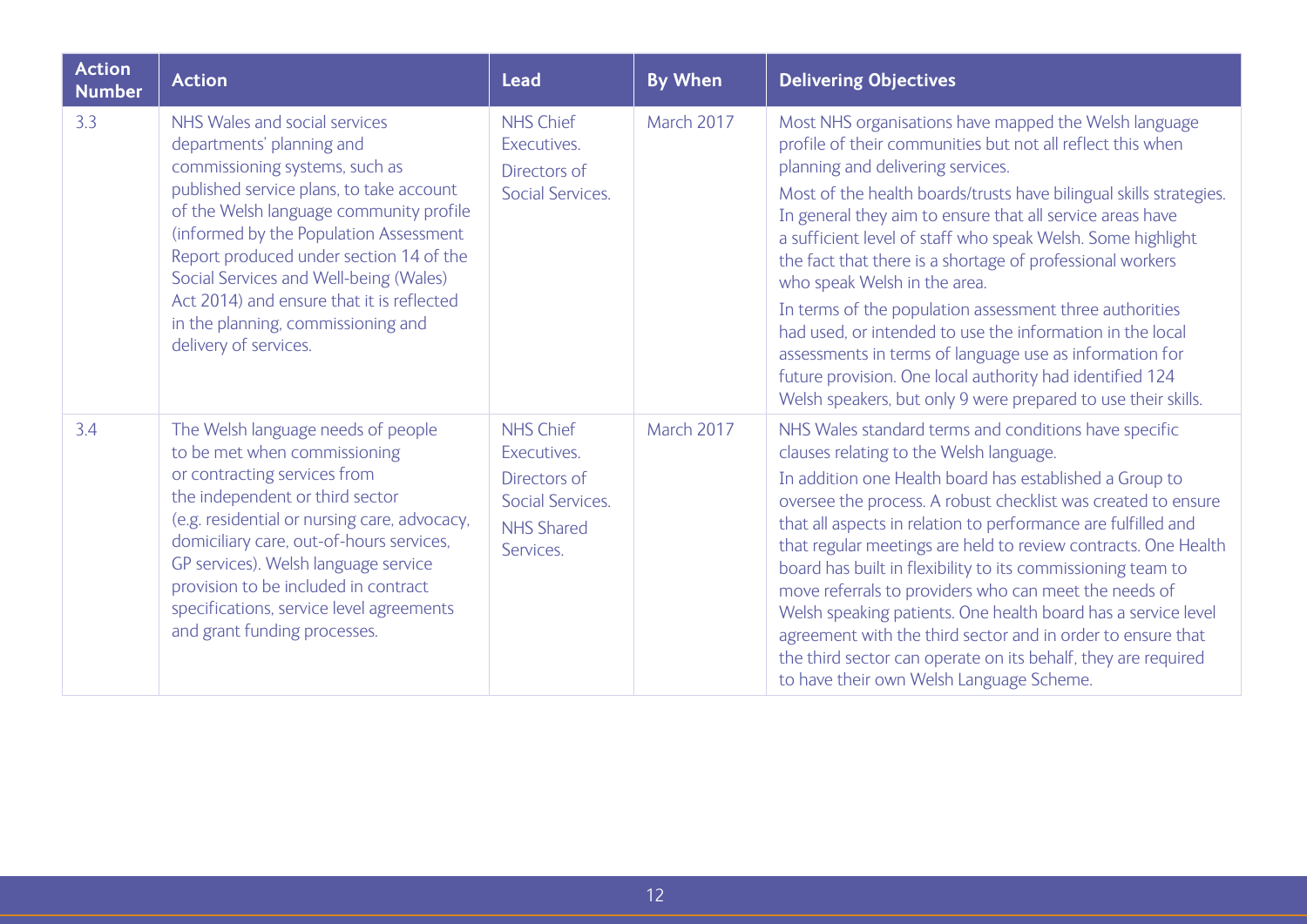| <b>Action</b><br><b>Number</b> | <b>Action</b>                                                                                                                                                                                                                                                                                                                                                                                                                                                                                        | <b>Lead</b>                                              | <b>By When</b> | <b>Delivering Objectives</b>                                                                                                                                                                                                                                                                                                                                                                                                                                                                                                                                                                                                                                                                                                                                                                                              |
|--------------------------------|------------------------------------------------------------------------------------------------------------------------------------------------------------------------------------------------------------------------------------------------------------------------------------------------------------------------------------------------------------------------------------------------------------------------------------------------------------------------------------------------------|----------------------------------------------------------|----------------|---------------------------------------------------------------------------------------------------------------------------------------------------------------------------------------------------------------------------------------------------------------------------------------------------------------------------------------------------------------------------------------------------------------------------------------------------------------------------------------------------------------------------------------------------------------------------------------------------------------------------------------------------------------------------------------------------------------------------------------------------------------------------------------------------------------------------|
| 3.5                            | Welsh language service provision in<br>primary care to be strengthened through<br>including the Welsh language in the<br>national GMS, Optician, Pharmacy and<br>Dental Contracts. This will be done in line<br>with the Welsh Language Commissioner's<br>Inquiry into the Welsh language in<br>Primary Care My Language, My Health.                                                                                                                                                                 | WG.                                                      | March 2017     | The Cabinet Secretary for Health announced on<br>19 March 2018 that improving Welsh language provisions<br>was part of the General Medical Services contract reform.<br>Welsh Language duties will be placed on independent<br>primary care providers, namely General Practitioners,<br>General Dental Practitioners, Community Pharmacists and<br>Optometrists through their primary care contracts or terms<br>of service. Further discussions will be held with independent<br>primary care providers over the following months regarding<br>the specific amendments required to their professional<br>regulations to include duties relating to the Welsh Language:<br>All of the contractor professions have accepted that the<br>relevant regulations will be amended to place duties on them<br>from 1 April 2019. |
| 3.6                            | Through the 64 primary care clusters,<br>health boards to undertake an analysis<br>of the current and future population<br>Welsh language needs and the support<br>required by the workforce to develop the<br>skills within primary care to meet those<br>needs. The Welsh Government to engage<br>with education commissioners and<br>providers to review current arrangements<br>and identify what further steps are<br>required to deliver training programmes<br>which can reflect these needs. | <b>Health Boards</b><br>primary care<br>clusters.<br>WG. | March 2017     | In general health boards have offered advice and support<br>to primary care providers and made presentations, held<br>meetings and Welsh language awareness sessions. A number<br>of the health boards have created a Welsh Language Action<br>Plan for Primary Care in order to identify the need for the<br>workforce to provide Welsh language services in their areas.<br>The Welsh language team in some health boards provide<br>a lot of support to staff who work in the primary care sector,<br>especially with matters such as translation and Welsh language<br>training awareness. One health board has designated a Welsh<br>language champion who works across the primary care sector<br>in the area and other health boards could follow this example.                                                    |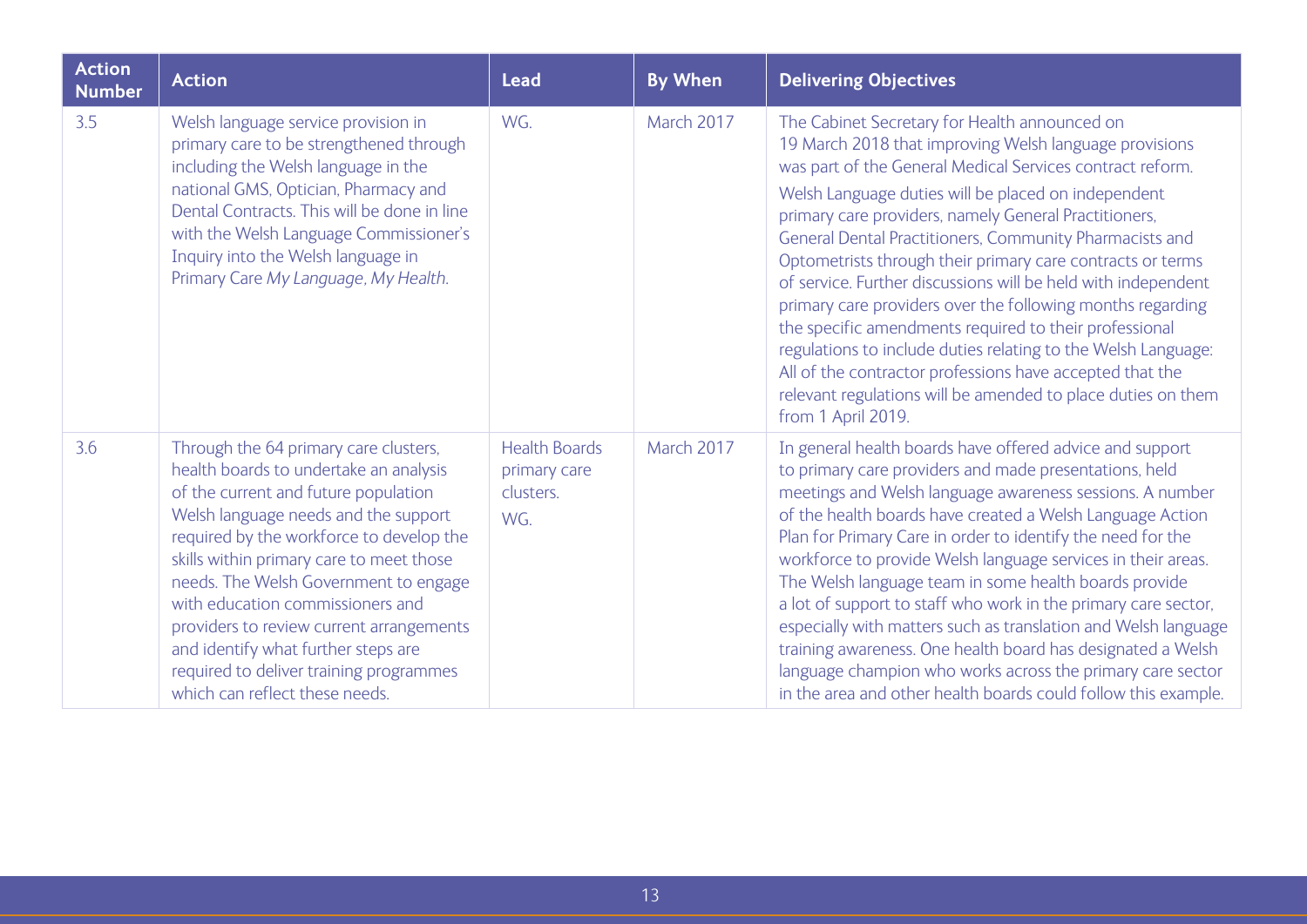| <b>Action</b><br><b>Number</b> | <b>Action</b>                                                                                                                                                                                                                                                                                                                                                                                                                                                                        | <b>Lead</b>                                                         | <b>By When</b> | <b>Delivering Objectives</b>                                                                                                                                                                                                                                                                                                                                                                                                                                                                                                                                                                                                                                                                                                                                                                                                                             |
|--------------------------------|--------------------------------------------------------------------------------------------------------------------------------------------------------------------------------------------------------------------------------------------------------------------------------------------------------------------------------------------------------------------------------------------------------------------------------------------------------------------------------------|---------------------------------------------------------------------|----------------|----------------------------------------------------------------------------------------------------------------------------------------------------------------------------------------------------------------------------------------------------------------------------------------------------------------------------------------------------------------------------------------------------------------------------------------------------------------------------------------------------------------------------------------------------------------------------------------------------------------------------------------------------------------------------------------------------------------------------------------------------------------------------------------------------------------------------------------------------------|
|                                |                                                                                                                                                                                                                                                                                                                                                                                                                                                                                      |                                                                     |                | The Welsh language duties under action 3.5 will provide<br>further drive for this work and the Welsh Government is<br>undertaking a pilot in order to help primary care organisations<br>to conform with the new duties to be placed on them<br>from April 2019. This will include identifying the needs of<br>businesses within the sector and helping them find a solution<br>to help them provide better bilingual provision.<br>Two officers from Cymraeg Byd Busnes will undertake the<br>project by working with GPs in two cluster areas.<br>Other areas of good practice includes the recently launched<br>Pharmacy Pack, a joint project between Betsi Cadwaladr<br>University Health Board and Menter Iaith Bangor to<br>encourage more pharmacy staff to use the Welsh language<br>and implement the Active Offer.                            |
| 3.7                            | Heads of service to develop plans<br>to maximise their ability to provide services<br>in Welsh with their current Welsh-speaking<br>staff. The required capacity will be<br>informed by the Population Assessment<br>Report produced under section 14 of the<br>Social Services and Well-being (Wales)<br>Act 2014. Where gaps in workforce<br>capacity to deliver services in Welsh are<br>identified these should be reflected in the<br>organisation's Bilingual Skills Strategy. | <b>NHS Chief</b><br>Executives.<br>Directors of<br>Social Services. | March 2017     | Although the majority of organisations have been collecting<br>data on the skills of the Workforce and undertaking<br>population assessments, this information is not always<br>reflected in organisations' Bilingual Skills Strategies in order<br>to address gaps and develop Welsh Language Services where<br>need is identified.<br>Recruiting Welsh speaking staff is a challenge to some of<br>the health boards and trusts.<br>Two local authorities had specified a specific level of<br>Welsh Language Skills as an essential requirement in the<br>recruitment process for frontline staff and staff in contact<br>with the public. Some of the other challenges facing local<br>authorities was a reluctance by some in the workforce to<br>identify themselves as Welsh speakers and the low numbers<br>undertaking Welsh language training. |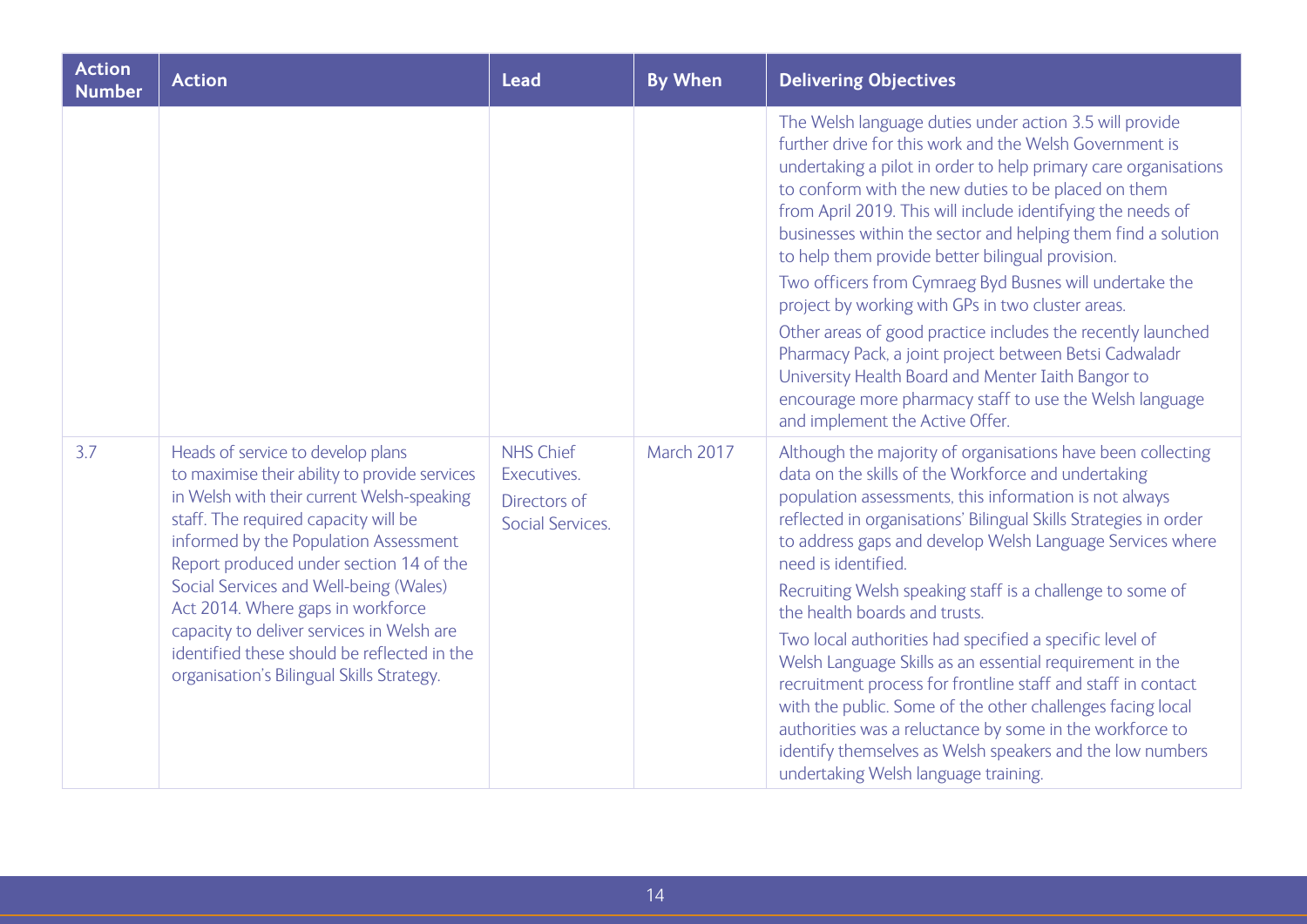| <b>Action</b><br>Number | <b>Action</b>                                                                                                                                                                                                                                                                                                                                                                                                                                                                             | <b>Lead</b>                                                         | <b>By When</b>    | <b>Delivering Objectives</b>                                                                                                                                                                                                                                                                                                                                                                                                                                                                                                                                                            |
|-------------------------|-------------------------------------------------------------------------------------------------------------------------------------------------------------------------------------------------------------------------------------------------------------------------------------------------------------------------------------------------------------------------------------------------------------------------------------------------------------------------------------------|---------------------------------------------------------------------|-------------------|-----------------------------------------------------------------------------------------------------------------------------------------------------------------------------------------------------------------------------------------------------------------------------------------------------------------------------------------------------------------------------------------------------------------------------------------------------------------------------------------------------------------------------------------------------------------------------------------|
| 3.8                     | The published Annual Report of Health<br>Boards, Trusts and of Directors of Social<br>Services should:<br>• include a commitment to providing<br>and developing Welsh language<br>services<br>• reaffirm the importance of meeting<br>Welsh language need as part of routine<br>assessment and care<br>• provide detail on how services are<br>currently meeting Welsh speakers'<br>needs alongside targets which are<br>identified by the Health Board & Trust<br>to ensure improvement. | <b>NHS Chief</b><br>Executives.<br>Directors of<br>Social Services. | <b>March 2018</b> | All of the NHS annual reports mention the Welsh language<br>and most recognise the importance of the Welsh language<br>as a matter of need in care and the organisation's<br>commitment to that by providing examples of what has been<br>achieved over the preceding year. Others refer to the Welsh<br>language as one of many other means of communicating<br>with people in a way which meets their needs.<br>Few provide details on how services are currently meeting<br>Welsh speakers' needs alongside targets identified by the<br>health boards/trusts to ensure improvement. |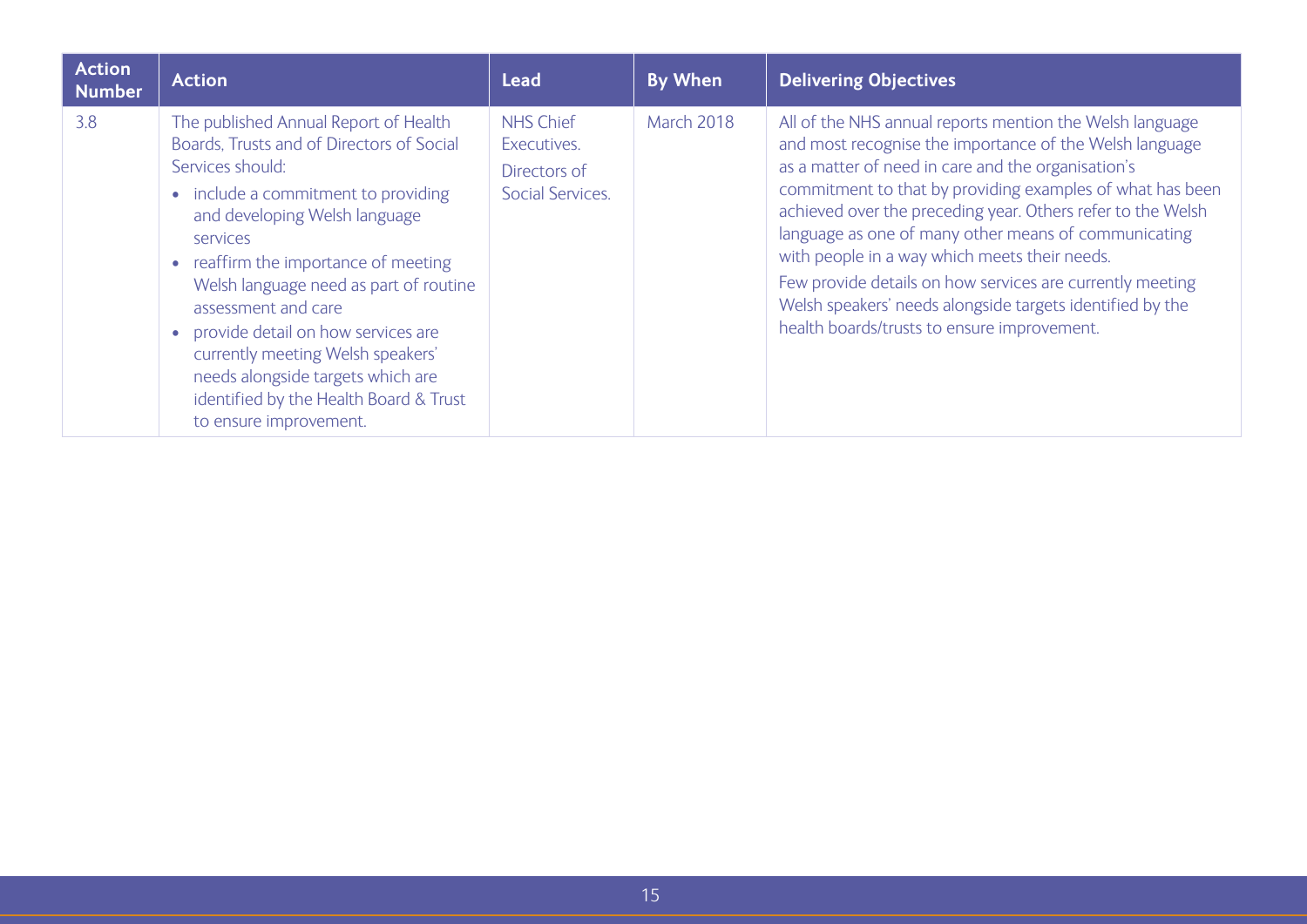| <b>Action</b><br><b>Number</b> | <b>Action</b>                                                                                                                                                                                                                     | <b>Lead</b>                                                                | <b>By When</b> | <b>Delivering Objectives</b>                                                                                                                                                                                                                                                                                                                                                                                                                                                                                                                                                                                                                                                                                                                                                  |
|--------------------------------|-----------------------------------------------------------------------------------------------------------------------------------------------------------------------------------------------------------------------------------|----------------------------------------------------------------------------|----------------|-------------------------------------------------------------------------------------------------------------------------------------------------------------------------------------------------------------------------------------------------------------------------------------------------------------------------------------------------------------------------------------------------------------------------------------------------------------------------------------------------------------------------------------------------------------------------------------------------------------------------------------------------------------------------------------------------------------------------------------------------------------------------------|
|                                | <b>Objective 4: Promotion and Engagement</b>                                                                                                                                                                                      |                                                                            |                |                                                                                                                                                                                                                                                                                                                                                                                                                                                                                                                                                                                                                                                                                                                                                                               |
| 4.1                            | Best practice in providing Welsh language<br>services to be shared to all staff involved<br>in delivering health, social services<br>and social care services to people<br>(service heads and service managers<br>in particular). | <b>NHS Chief</b><br>Executives.<br>Directors of<br><b>Social Services.</b> | March 2018     | There is evidence of progress in terms of increasing awareness<br>and sharing best practice but the approach to sharing with<br>staff is not systematic and/or embedded. Evidence on<br>methods of sharing information included staff recognition<br>awards, regional forums and the intranet. Hywel Dda also<br>provided evidence on sharing best practice with other health<br>boards and trusts.                                                                                                                                                                                                                                                                                                                                                                           |
|                                |                                                                                                                                                                                                                                   |                                                                            |                | Amongst the local authorities one organisation held a<br>call-in session with staff to discuss Welsh language provision<br>as well as a survey amongst its workforce about their<br>awareness of the Welsh Language Measure. Opportunities<br>were also provided for staff to speak Welsh during lunchtime<br>so that they could improve their skills. Regional More than<br>just words forums have been established in North Wales,<br>Gwent and South Wales to discuss provision and the demand<br>across local authorities.                                                                                                                                                                                                                                                |
| 4.2                            | An online information resource to be<br>created to allow health, social services<br>and social care staff to access guidance<br>and training materials on providing<br>Welsh language services to people.                         | WG.<br><b>Social Care</b><br>Wales.                                        | March 2017     | The Welsh Government has a portal on the Cymraeg website<br>which holds a variety of resources to help staff in health and<br>social care to deliver Welsh Language Services:<br>www.cymraeg.gov.wales/services/Services/HealthSocialCare/<br>gweithio-yn-y-maes/?lang=en<br>Social Care Wales' Welsh Language Skills in your workplace<br>document is still actively promoted on their website and by<br>staff during engagement with the sector. With its website<br>content having been moved across to SCW there are clear<br>links to their Working in Welsh pages on the new SCW website<br>to ensure it is easy to find and navigate. There has been a<br>focus on increasing website traffic on these pages following<br>the launch of the SCW website in April 2017. |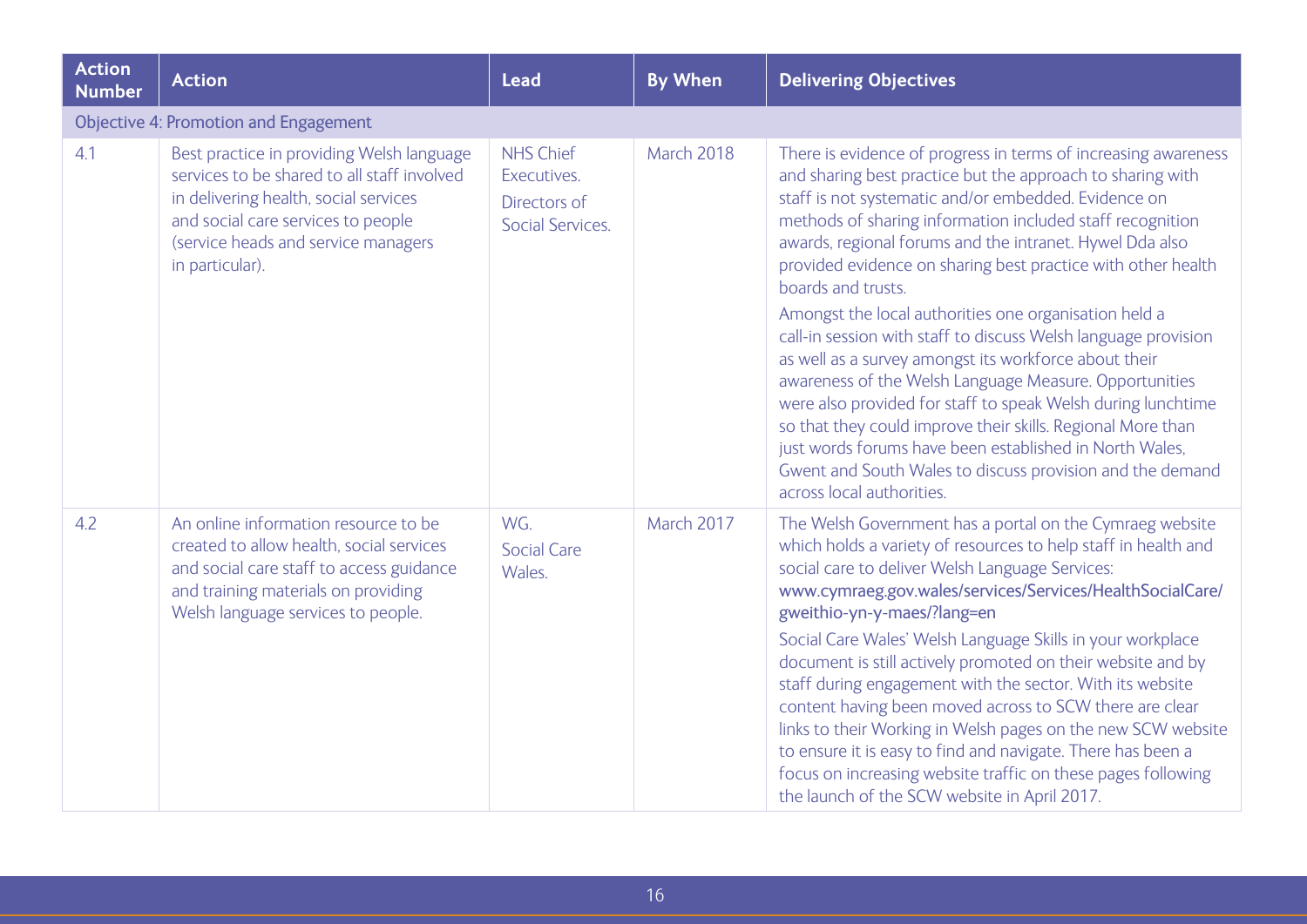| <b>Action</b><br><b>Number</b> | <b>Action</b>                                                                                                                                                                                                                                                                                       | <b>Lead</b>                                                                               | <b>By When</b> | <b>Delivering Objectives</b>                                                                                                                                                                                                                                                                                                                                                                                                                                                                                                                                                                                                                                                                                                                               |
|--------------------------------|-----------------------------------------------------------------------------------------------------------------------------------------------------------------------------------------------------------------------------------------------------------------------------------------------------|-------------------------------------------------------------------------------------------|----------------|------------------------------------------------------------------------------------------------------------------------------------------------------------------------------------------------------------------------------------------------------------------------------------------------------------------------------------------------------------------------------------------------------------------------------------------------------------------------------------------------------------------------------------------------------------------------------------------------------------------------------------------------------------------------------------------------------------------------------------------------------------|
| 4.3                            | The use of the 'Working Welsh' logo<br>will be promoted amongst health,<br>social services and social care staff to<br>enable people to identify Welsh speakers.                                                                                                                                    | <b>NHS Chief</b><br>Executives.<br>Directors of<br>Social Services.<br>WG.                | March 2017     | The 'Working Welsh' logo is promoted enthusiastically<br>by all the health boards and trusts. Some health boards<br>hope to introduce the embroidered 'Working Welsh' logo<br>to other Professional Health workers as well as nurses.<br>The 'Working Welsh' logo is well-established and has<br>become very familiar across organisations.<br>As well as using the 'Working Welsh' logo amongst health<br>staff to enable people to identify Welsh speakers some health<br>boards are placing 'Working Welsh' logo magnets on patient<br>information boards and stickers in patient notes as a way<br>of identifying Welsh speaking inpatients.<br>In Social Services 10 of the responses noted that they used<br>badges and lanyards for Welsh speakers. |
| 4.4                            | The pre-stitched 'Working Welsh' logo<br>on NHS Wales nurses' uniforms will be<br>extended to other professions within<br><b>NHS Wales.</b>                                                                                                                                                         | <b>NHS Chief</b><br>Executives.<br>WG.                                                    | March 2018     | From 1st April all ABMU uniforms for Welsh speaking staff<br>(not just nursing staff) will have the Working Welsh logo.                                                                                                                                                                                                                                                                                                                                                                                                                                                                                                                                                                                                                                    |
| 4.5                            | A logo similar to the 'Working Welsh'<br>logo will be developed for Welsh learners.<br>When developed, the use of the logo<br>will be promoted amongst health,<br>social services and social care staff who<br>are learning Welsh to enable people to<br>identify staff with Welsh language skills. | WG.<br>Welsh Language<br>Commissioner.                                                    | March 2018     | The Welsh Language Commissioner owns the copyright<br>for the 'Working Welsh' logo. The Welsh Language Policy Unit<br>has discussed the introduction of the 'Working Welsh' logo<br>for Welsh learners with the Welsh Language Commissioner<br>who has agreed to this.                                                                                                                                                                                                                                                                                                                                                                                                                                                                                     |
| 4.6                            | Welsh language interfaces and software<br>(such as Cysgliad) to be available for<br>health, social services and social care<br>staff to enable and help them to work<br>bilingually. The adaption of current<br>systems should be considered to meet<br>this aim.                                   | WG.<br><b>NHS Chief</b><br>Executives.<br>NWIS.<br>Director of<br><b>Social Services.</b> | March 2018     | Some resources available in most organisations including<br>Cysgair or Cysill. Public Health Wales reported it had faced<br>difficulties and will be conducting a review of arrangements<br>for offering Cysgliad.<br>In social services there were eight responses with the majority<br>using Cysgair or Cysill.                                                                                                                                                                                                                                                                                                                                                                                                                                          |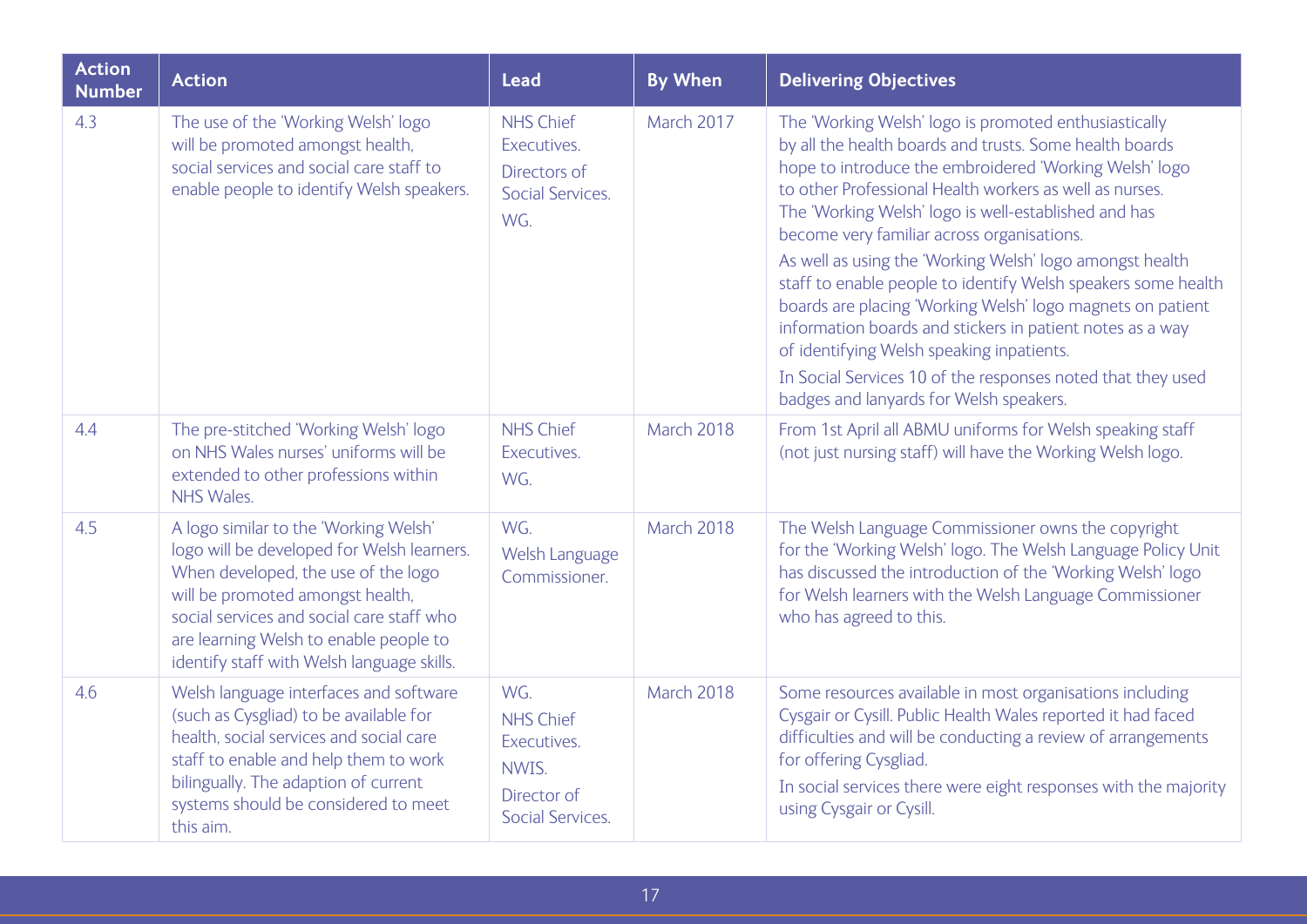| <b>Action</b><br><b>Number</b> | <b>Action</b>                                                                                                                                                                                                                                                                                                                                | <b>Lead</b>                                           | <b>By When</b> | <b>Delivering Objectives</b>                                                                                                                                                                                                                                                                                                                                                                                                                                                                                                                                                                                                                                                                                                                                                                                                                                                                                                                                                                                                                                                                                                                                                                          |
|--------------------------------|----------------------------------------------------------------------------------------------------------------------------------------------------------------------------------------------------------------------------------------------------------------------------------------------------------------------------------------------|-------------------------------------------------------|----------------|-------------------------------------------------------------------------------------------------------------------------------------------------------------------------------------------------------------------------------------------------------------------------------------------------------------------------------------------------------------------------------------------------------------------------------------------------------------------------------------------------------------------------------------------------------------------------------------------------------------------------------------------------------------------------------------------------------------------------------------------------------------------------------------------------------------------------------------------------------------------------------------------------------------------------------------------------------------------------------------------------------------------------------------------------------------------------------------------------------------------------------------------------------------------------------------------------------|
| 4.7                            | Welsh Government to engage with<br>Careers Wales concerning their<br>information portal for careers to be<br>amended to highlight particular need<br>for Welsh speakers within health,<br>social services and social care services<br>on the information pages for each<br>specific profession (for example:<br>nurses, doctors and carers). | WG.<br>Careers Wales.<br><b>Social Care</b><br>Wales. | March 2017     | Careers Wales has recently produced a 'Welsh in the<br>Workplace' video to demonstrate the benefits of being able<br>to speak Welsh in the Workplace. This has been promoted<br>internally to staff and there is a plan to ensure this is<br>embedded and used by advisers with clients and partners.<br>The Welsh Ambulance Service are also featured on the video:<br>www.youtube.com/watch?v=jwYwBu2GWFI&t<br>The need for Welsh language skills, particularly childcare,<br>education, health, social care, creative industries and finance,<br>is also highlighted in the video 'Skills - What employers want'<br>which can be viewed at:<br>www.careerswales.com/en/your-career/features-1/the-<br>future-of-work-in-wales/<br>Careers Wales produces a series of 'Spotlight' leaflets which<br>provide a rich source of labour market information relating<br>to different geographical and occupational areas. As a<br>standard feature they all cover the ability to speak both<br>Welsh and English to be an advantage in the workplace<br>and statistics relating to this. By way of an example,<br>the 'Spotlight on Care' can be found at:<br>www.careerswales.com/en/spotlight-on-care/ |
| 4.8                            | Welsh Government to engage with<br>relevant Professional bodies to work<br>Together in planning how Welsh<br>language services can be delivered<br>by their members.                                                                                                                                                                         | WG.                                                   | March 2017     | Professional bodies are represented on the Welsh Language<br>in Health and Social Services Partnership Board.<br>The Welsh Government has recently engaged with<br>professional bodies in the primary care sector regarding<br>the specific amendments required to their professional<br>regulations to include duties on the Welsh Language and this<br>has raised awareness and discussions on other opportunities<br>to improve Welsh language services.                                                                                                                                                                                                                                                                                                                                                                                                                                                                                                                                                                                                                                                                                                                                           |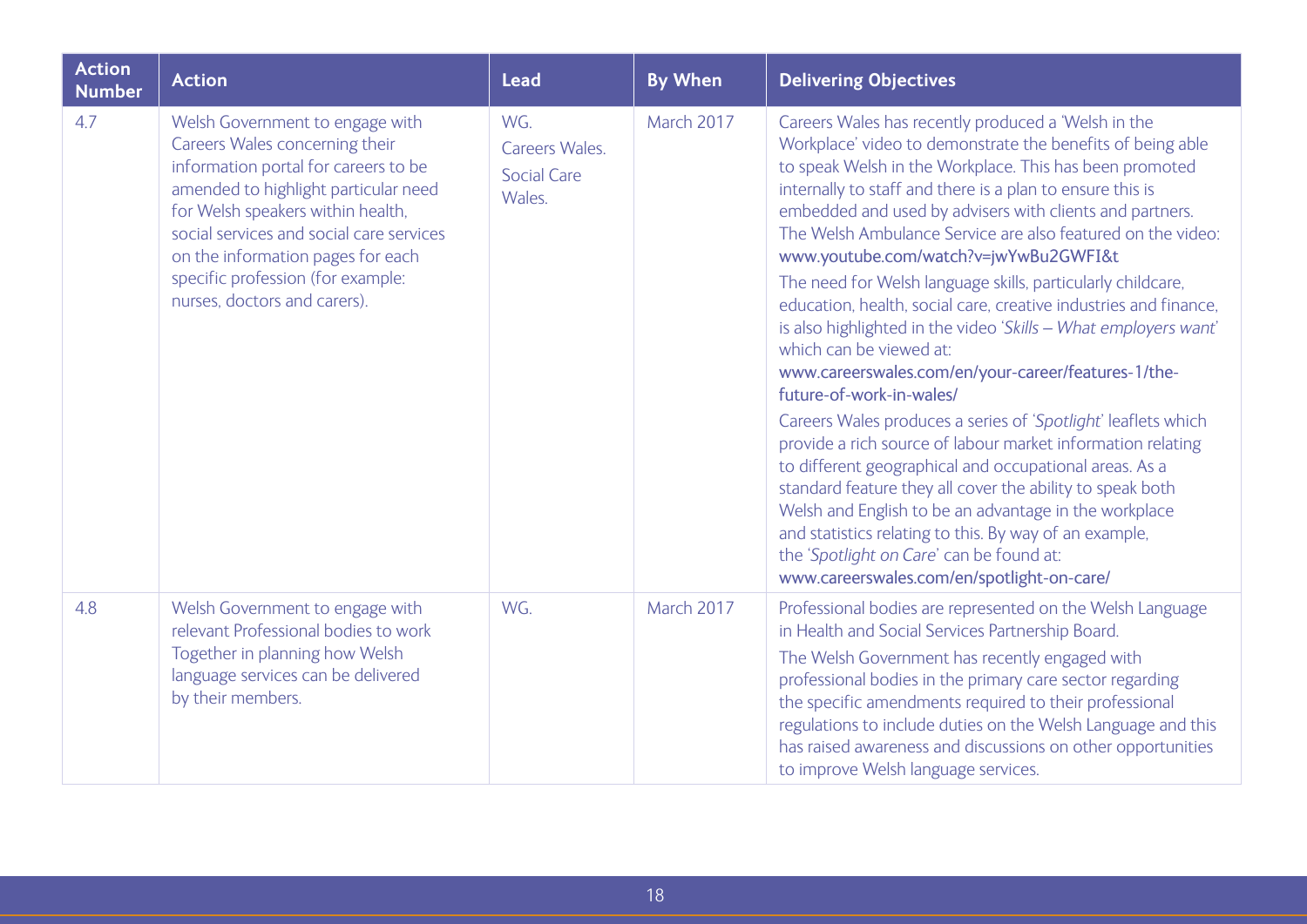| <b>Action</b><br><b>Number</b> | <b>Action</b>                                                                                                                                                                                                                                                                                                                                                                                                                                                                       | <b>Lead</b>                                                                 | <b>By When</b> | <b>Delivering Objectives</b>                                                                                                                                                                                                                                                                                                                                                                                                                                                                                                                                                                                                                                                                                                                                                                                                                                                                                                                   |
|--------------------------------|-------------------------------------------------------------------------------------------------------------------------------------------------------------------------------------------------------------------------------------------------------------------------------------------------------------------------------------------------------------------------------------------------------------------------------------------------------------------------------------|-----------------------------------------------------------------------------|----------------|------------------------------------------------------------------------------------------------------------------------------------------------------------------------------------------------------------------------------------------------------------------------------------------------------------------------------------------------------------------------------------------------------------------------------------------------------------------------------------------------------------------------------------------------------------------------------------------------------------------------------------------------------------------------------------------------------------------------------------------------------------------------------------------------------------------------------------------------------------------------------------------------------------------------------------------------|
|                                | <b>Objective 5: Professional Education</b>                                                                                                                                                                                                                                                                                                                                                                                                                                          |                                                                             |                |                                                                                                                                                                                                                                                                                                                                                                                                                                                                                                                                                                                                                                                                                                                                                                                                                                                                                                                                                |
| 5.1                            | Education for Healthcare professionals<br>at pre-registration and post-registration<br>levels to include language awareness<br>Training focussing particularly on<br>Legislation and Policy that drives<br>Welsh language Service provision.<br>This should include awareness of the<br>principles, application and impact of<br>the 'Active Offer' and the exploration<br>of amending the case studies used in<br>teaching healthcare courses to include<br>Welsh language issues. | WG.<br>Higher<br>Education<br>Institutions.<br><b>Social Care</b><br>Wales. |                | This happens generally across the higher education<br>sector. In Swansea University, for example, new students<br>receive a main 1 hour lecture on the importance of the<br>Welsh language in care and they are also encouraged<br>to submit academic work in Welsh.                                                                                                                                                                                                                                                                                                                                                                                                                                                                                                                                                                                                                                                                           |
| 5.2                            | In partnership with the Welsh Government,<br>health boards and social services<br>departments should explore how both<br>practising professionals and those<br>undertaking education and training<br>programmes in Wales might engage in<br>the widening access agenda.                                                                                                                                                                                                             | <b>NHS Chief</b><br>Executives.<br>WG.<br>Directors of<br>Social Services.  | March 2018     | Some health board have a higher level of engagement than<br>others with some offering work experience or workshops<br>to students.<br>Others collaborate with schools, FE colleges and the Coleg<br>Cymraeg. Evidence shows that this work usually falls on the<br>shoulders of the Welsh Language Officer, therefore there<br>needs to be more emphasis on the role professional workers<br>can also play to put this to work.<br>In July 2018 the Cabinet Secretary for Health and Social<br>Services announced an increase in the study places available<br>in medical schools in Wales. Cardiff, Swansea and Bangor<br>Universities are collaborating in looking for the options to put<br>plans in place to expand medical education in North Wales.<br>There will be a greater emphasis on training in the community<br>and new arrangements will provide more opportunities for<br>Welsh speakers to study through the medium of Welsh. |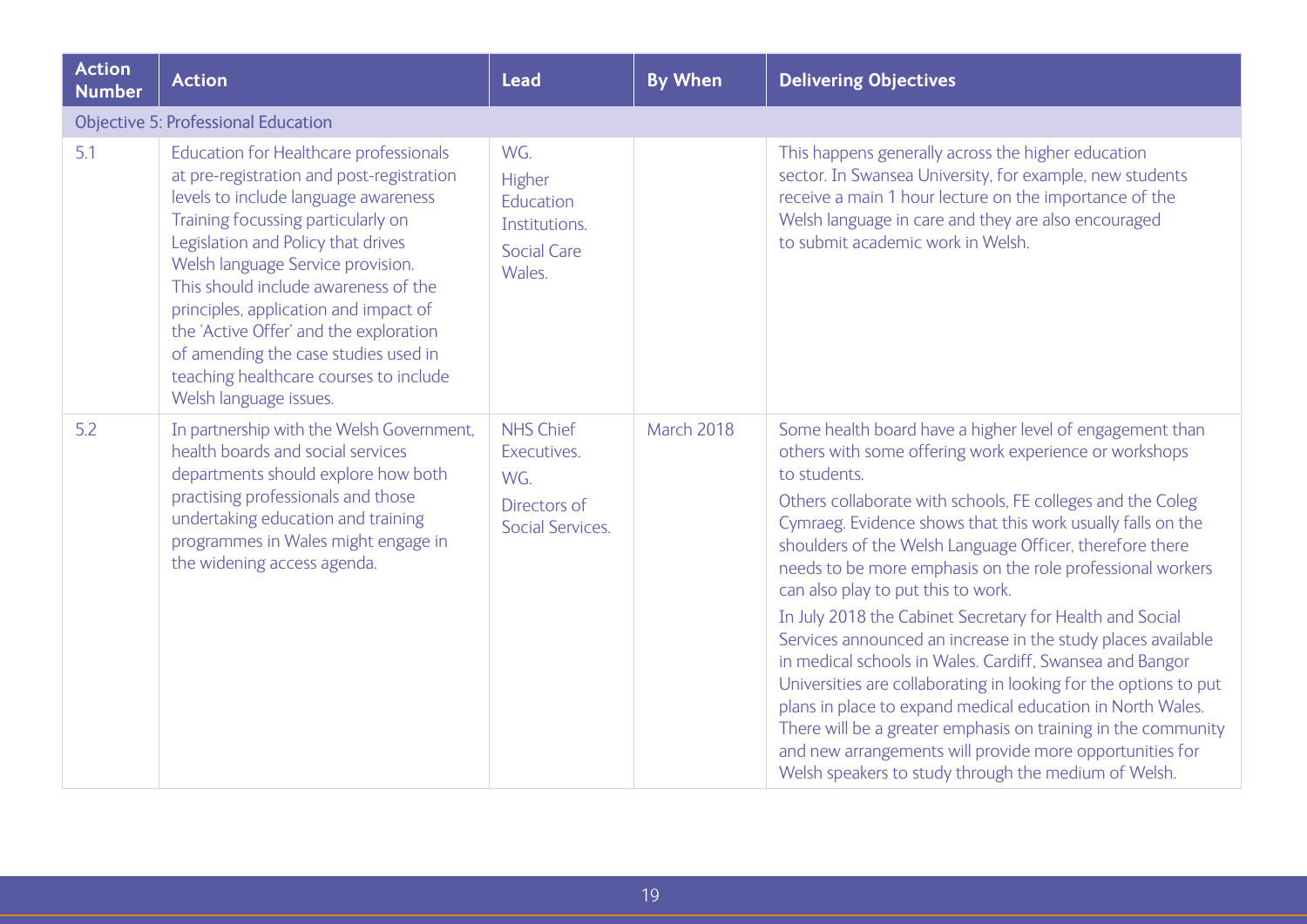| <b>Action</b><br><b>Number</b> | <b>Action</b>                                                                                                                                                                                                                                       | <b>Lead</b>                     | <b>By When</b> | <b>Delivering Objectives</b>                                                                                                                                                                                                                                                                                                                                                                                                                                                                                             |
|--------------------------------|-----------------------------------------------------------------------------------------------------------------------------------------------------------------------------------------------------------------------------------------------------|---------------------------------|----------------|--------------------------------------------------------------------------------------------------------------------------------------------------------------------------------------------------------------------------------------------------------------------------------------------------------------------------------------------------------------------------------------------------------------------------------------------------------------------------------------------------------------------------|
|                                |                                                                                                                                                                                                                                                     |                                 |                | In terms of social services the responses related to work<br>with universities to ensure recruitment of bilingual staff<br>and offer placements.<br>Anglesey and Gwynedd are working with Bangor University<br>regarding Welsh speaking students. Gwynedd is also working<br>with other educational providers to enhance Welsh language<br>provision of staff. Additional financial support was also<br>in place for Welsh speaking social work students placed<br>with Welsh speaking practice assessors in Ceredigion. |
| 5.3                            | The IMTPs of health boards and trusts<br>should consider the current and future<br>requirements for Welsh language<br>service provision to inform NHS<br>organisations' workforce strategy<br>and education commissioning.                          | <b>NHS Chief</b><br>Executives. | March 2017     | IMTPs are starting to have more insightful information<br>on Welsh language but evidence is weak that it is being<br>embedded in key areas of work including the development<br>of workforce strategies. The responses noted the wider<br>recruitment challenges and pressures that impact on progress<br>but the Welsh Language Standards will provide greater focus<br>for this.                                                                                                                                       |
| 5.4                            | In commissioning education and training<br>programme places in higher education<br>across the range of healthcare workers,<br>the Welsh Government should look<br>to expand the opportunities for those<br>to be delivered bilingually or in Welsh. | WG.                             | March 2018     | By 2019, through collaboration between Cardiff and Bangor<br>Universities, arrangements are expected to be in place<br>for students to be able to study all of their medical degree<br>in North Wales.<br>This will be accompanied by an immediate expansion<br>of medical education in Wales with 40 new funded medical<br>places available from September, 20 each in Cardiff and<br>Swansea Medical Schools, Swansea will also collaborate<br>with Aberystwyth University to increase opportunities<br>in West Wales. |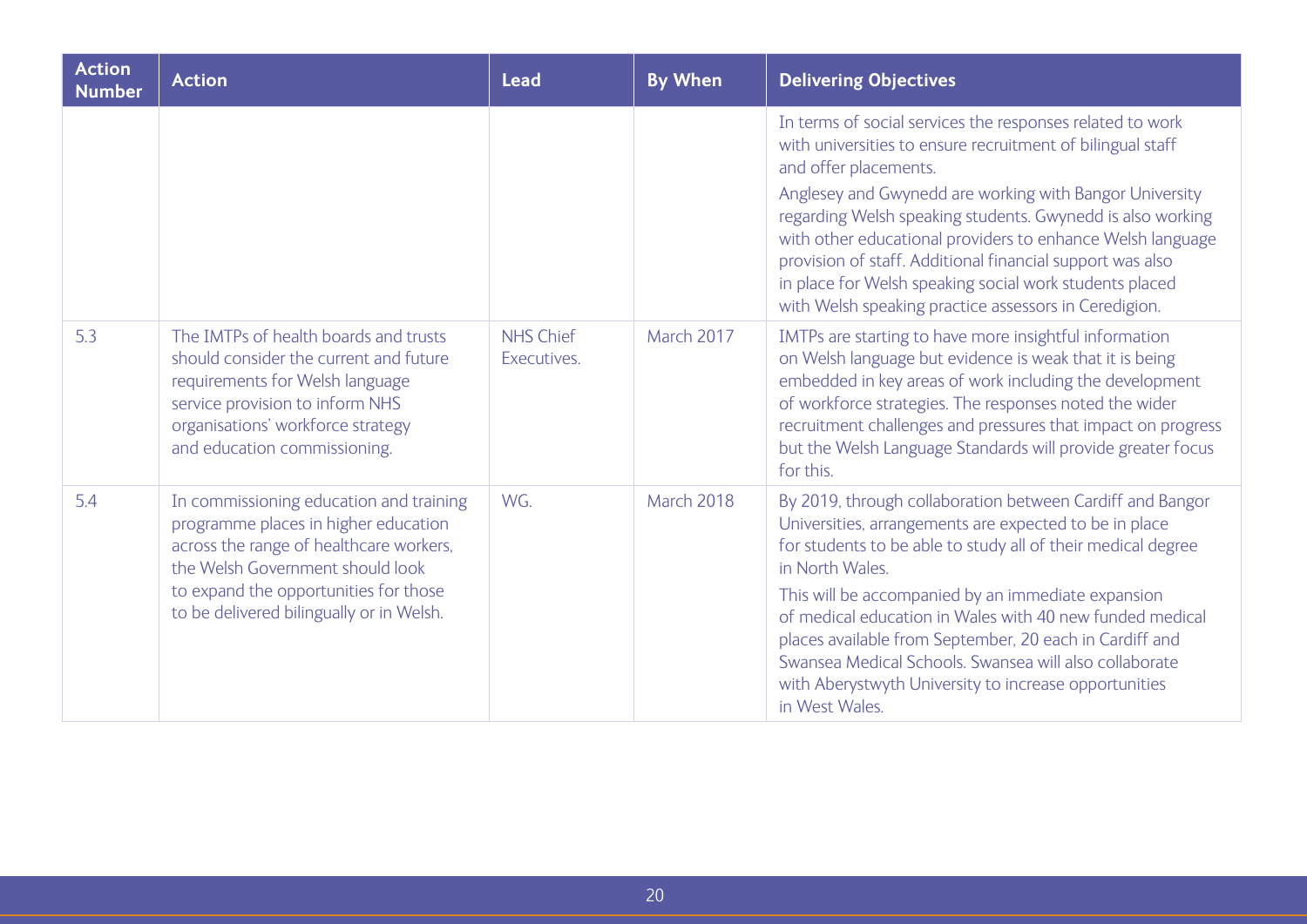| <b>Action</b><br><b>Number</b> | <b>Action</b>                                                                                                                                                                                                                                                                                              | <b>Lead</b>                                                                                                                           | <b>By When</b> | <b>Delivering Objectives</b>                                                                                                                                                                                                                                                                                                                                                                                                                                                                                                                                                                                                                                                                                                                                                                                                                                                                                                                                                                                                                                                                                                                                                                                                                                                                                                                                                                                                                                                                                                                                              |
|--------------------------------|------------------------------------------------------------------------------------------------------------------------------------------------------------------------------------------------------------------------------------------------------------------------------------------------------------|---------------------------------------------------------------------------------------------------------------------------------------|----------------|---------------------------------------------------------------------------------------------------------------------------------------------------------------------------------------------------------------------------------------------------------------------------------------------------------------------------------------------------------------------------------------------------------------------------------------------------------------------------------------------------------------------------------------------------------------------------------------------------------------------------------------------------------------------------------------------------------------------------------------------------------------------------------------------------------------------------------------------------------------------------------------------------------------------------------------------------------------------------------------------------------------------------------------------------------------------------------------------------------------------------------------------------------------------------------------------------------------------------------------------------------------------------------------------------------------------------------------------------------------------------------------------------------------------------------------------------------------------------------------------------------------------------------------------------------------------------|
| 5.5                            | The Welsh Government, together with<br>higher education institutions and<br>Coleg Cymraeg Cenedlaethol, to work<br>together to improve the current<br>provision of Welsh-medium courses<br>in health, social services and social care,<br>and identify additional opportunities<br>to progress the agenda. | WG.<br>HEFCW.<br><b>Health Boards</b><br>and Trusts.<br>Higher<br>Education<br>Institutions.<br><b>Coleg Cymraeg</b><br>Cenedlaethol. | March 2017     | The Coleg Cymraeg has made progress on the provision<br>of Welsh-medium courses. In 2017 in Cardiff University<br>167 students across the school speak Welsh and 57<br>are studying some of the course in Welsh. In Bangor,<br>315 students attending the nursing courses are Welsh<br>speakers and 272 are studying some of the course in Welsh.<br>The Coleg Cymraeg funds lectureships across Wales<br>in Nursing, Medicine (including Biomedicine/Genetics),<br>Health Sciences, Language and Therapy, Pharmacy,<br>Social Services.<br>Since More than just words was published the<br>Welsh Government announced a review of the role of the<br>Coleg Cymraeg and that its role would be extended to the<br>Further Education sector. Although the work of the Coleg<br>Cymraeg is just beginning in this new sector, in the short term<br>the health and care sector has been prioritised. The Coleg<br>has commissioned subject experts to produce a report to<br>identify health and care resources and the Coleg will go<br>ahead to commission resources to support this work based<br>on that report. Continuity and promotional projects will also<br>be prepared for the Health and care sector.<br>Colegau Cymru have noted that good progress has been<br>made with the Coleg Cymraeg to identify pathways in the<br>health sector from Further Education to Higher Education.<br>The National Strategy for Bilingualism in Further Education<br>focusses on three elements:<br>(i) Developing a bilingual ethos<br>(ii) Increasing Welsh Language Skills |
|                                |                                                                                                                                                                                                                                                                                                            |                                                                                                                                       |                | (iii) Developing Welsh Language/Bilingual provision.                                                                                                                                                                                                                                                                                                                                                                                                                                                                                                                                                                                                                                                                                                                                                                                                                                                                                                                                                                                                                                                                                                                                                                                                                                                                                                                                                                                                                                                                                                                      |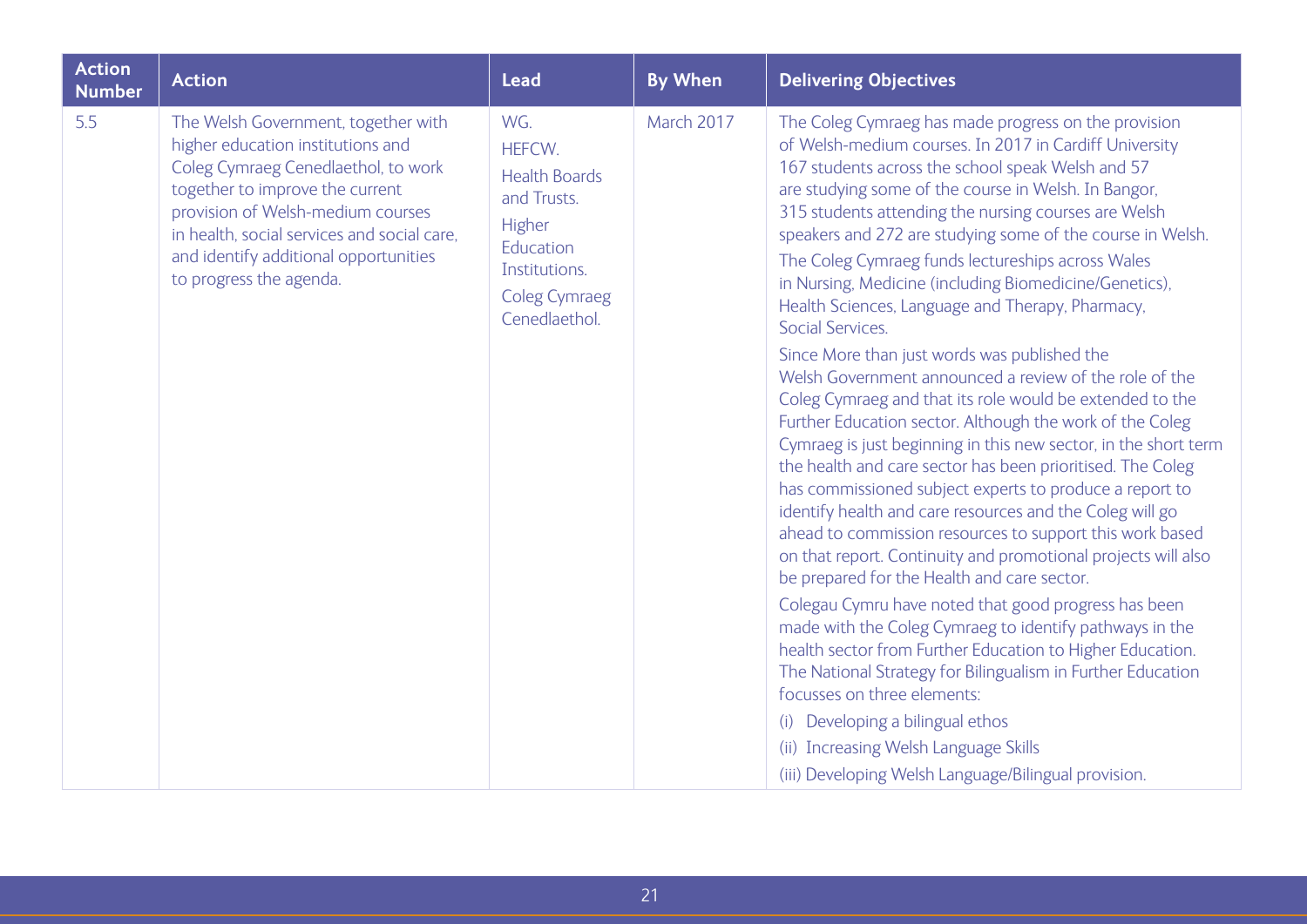| <b>Action</b><br><b>Number</b> | <b>Action</b>                                                                                                                                                                                                                                                                              | <b>Lead</b>                                                                                                                          | <b>By When</b> | <b>Delivering Objectives</b>                                                                                                                                                                                                                                                                                                                                                                                                                                                                                                                                                                                                                                                                                                                                                                                                                                                                                                                                                                                                                                                                                                                                                                           |
|--------------------------------|--------------------------------------------------------------------------------------------------------------------------------------------------------------------------------------------------------------------------------------------------------------------------------------------|--------------------------------------------------------------------------------------------------------------------------------------|----------------|--------------------------------------------------------------------------------------------------------------------------------------------------------------------------------------------------------------------------------------------------------------------------------------------------------------------------------------------------------------------------------------------------------------------------------------------------------------------------------------------------------------------------------------------------------------------------------------------------------------------------------------------------------------------------------------------------------------------------------------------------------------------------------------------------------------------------------------------------------------------------------------------------------------------------------------------------------------------------------------------------------------------------------------------------------------------------------------------------------------------------------------------------------------------------------------------------------|
| 5.6                            | Training and Professional Development<br>programmes to include a module/strand<br>on the impact of language sensitivity<br>on the effectiveness of assessments<br>and care, the Active offer; and the<br>responsibility of public bodies to provide<br>services in both English and Welsh. | <b>Social Care</b><br>Wales.<br><b>Health Boards</b><br>and Trusts.<br>Higher<br>Education<br>Institutions.<br>Local<br>Authorities. | March 2017     | In terms of Social Care Wales a review was held of the<br>Early Years Induction Framework and the Social Services<br>Induction Framework. The new induction frameworks will<br>dovetail closely with the suite of new social services, health,<br>early years and childcare qualifications. This will incorporate<br>the Active Offer to all new staff who will start to be employed<br>in the sector.<br>In 2016 the final Programme of the Continuing Professional<br>Education and Learning Framework (CPEL) for social workers<br>saw a suite of programmes aimed at helping social workers<br>to develop their practice. These programmes are specific<br>to Wales and they fit in with the policy context in Wales<br>and the principles of More than just words.<br>Language awareness sessions are included in induction<br>courses across all Health Boards and trusts. A new language<br>awareness course is currently being developed which will<br>be launched in early 2019. Some of the Health Boards said<br>that the ability to ensure staff attended these courses could<br>be challenging, as well as the Welsh Language officer's<br>capacity to provide all the required training. |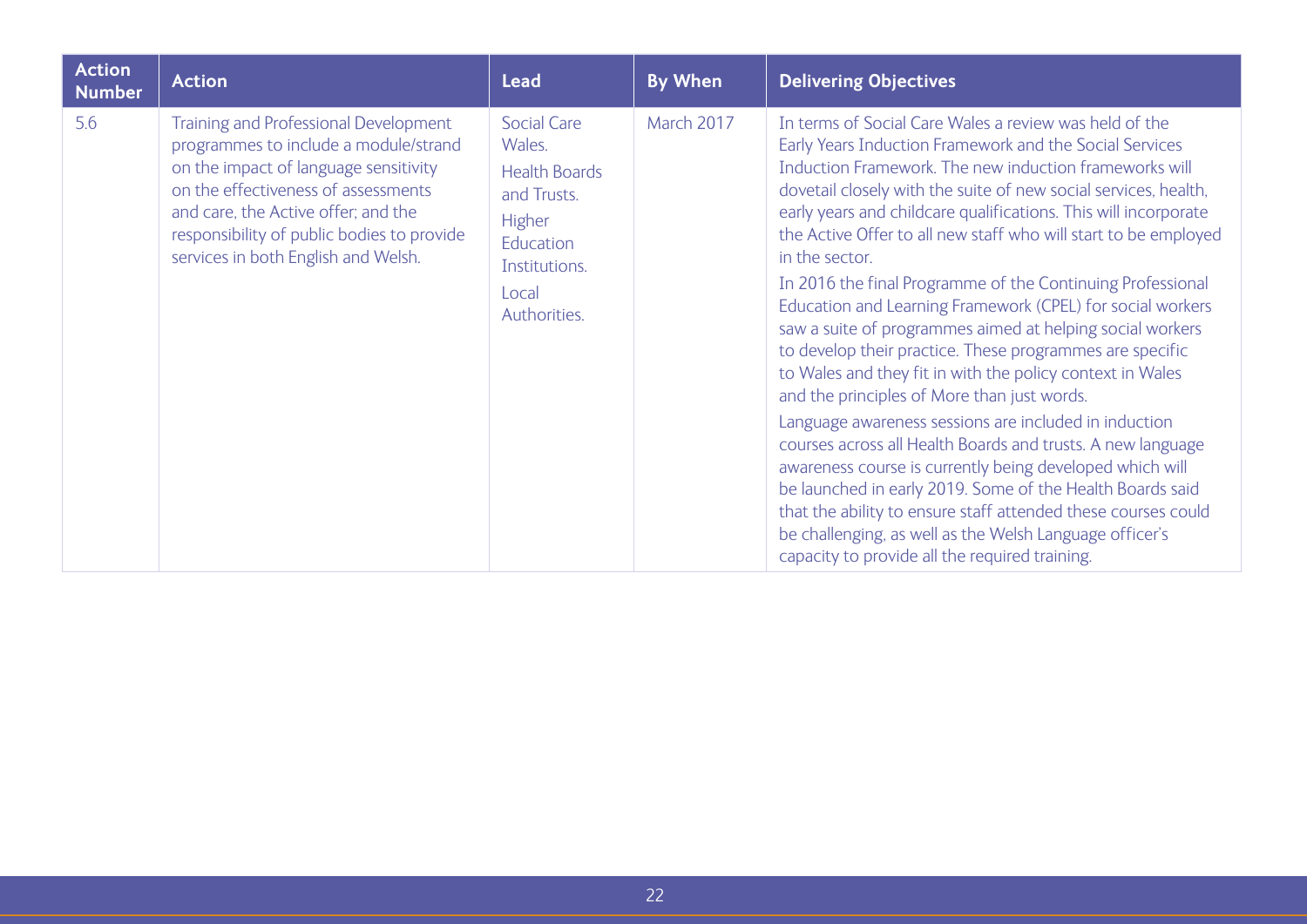| <b>Action</b><br><b>Number</b> | <b>Action</b>                                                                                                           | <b>Lead</b>                          | <b>By When</b>                                                                          | <b>Delivering Objectives</b>                                                                                                             |                   |                |  |
|--------------------------------|-------------------------------------------------------------------------------------------------------------------------|--------------------------------------|-----------------------------------------------------------------------------------------|------------------------------------------------------------------------------------------------------------------------------------------|-------------------|----------------|--|
| 5.7                            | Social Work Degree Partnerships to set<br>and review targets for recruiting students<br>who have Welsh language skills. | All partner<br>agencies and<br>HEIs. | March 2017                                                                              | Social Care Wales has contributed to, and has supported<br>the Coleg Cymraeg's academic scheme, which includes<br>the following targets: |                   |                |  |
|                                | (Social Services and Social Care<br><b>Social Care</b><br>Wales.<br>Services Only.)                                     |                                      |                                                                                         | Present<br><b>Baseline</b>                                                                                                               | 5 year<br>targets |                |  |
|                                |                                                                                                                         |                                      | Students studying the course<br>in its entirety in Welsh                                | 34                                                                                                                                       | 40                |                |  |
|                                |                                                                                                                         |                                      |                                                                                         | Students studying the majority<br>of their course in Welsh<br>(80 credits)                                                               | 34                | 40             |  |
|                                |                                                                                                                         |                                      |                                                                                         | Students studying a substantial<br>part in Welsh (4 credits)                                                                             | 44                | 50             |  |
|                                |                                                                                                                         |                                      |                                                                                         | Students studying part of the<br>course in Welsh                                                                                         | 74                | 90             |  |
|                                |                                                                                                                         |                                      |                                                                                         | Welsh Language studies which<br>correspond to full time                                                                                  | 42                | 50             |  |
|                                |                                                                                                                         |                                      | Number of staff teaching<br>through the medium of Welsh<br>employed by the organisation | 10                                                                                                                                       | 12                |                |  |
|                                |                                                                                                                         |                                      | Staff being funded through the<br><b>Coleg Cymraeg</b>                                  | $\overline{2}$                                                                                                                           | $\overline{4}$    |                |  |
|                                |                                                                                                                         |                                      |                                                                                         | Locations where it is possible<br>to study 80 credits                                                                                    | $\mathbf{1}$      | $\overline{2}$ |  |
|                                |                                                                                                                         |                                      | Locations where it is possible<br>to study 40 credits                                   | $\overline{2}$                                                                                                                           | 3                 |                |  |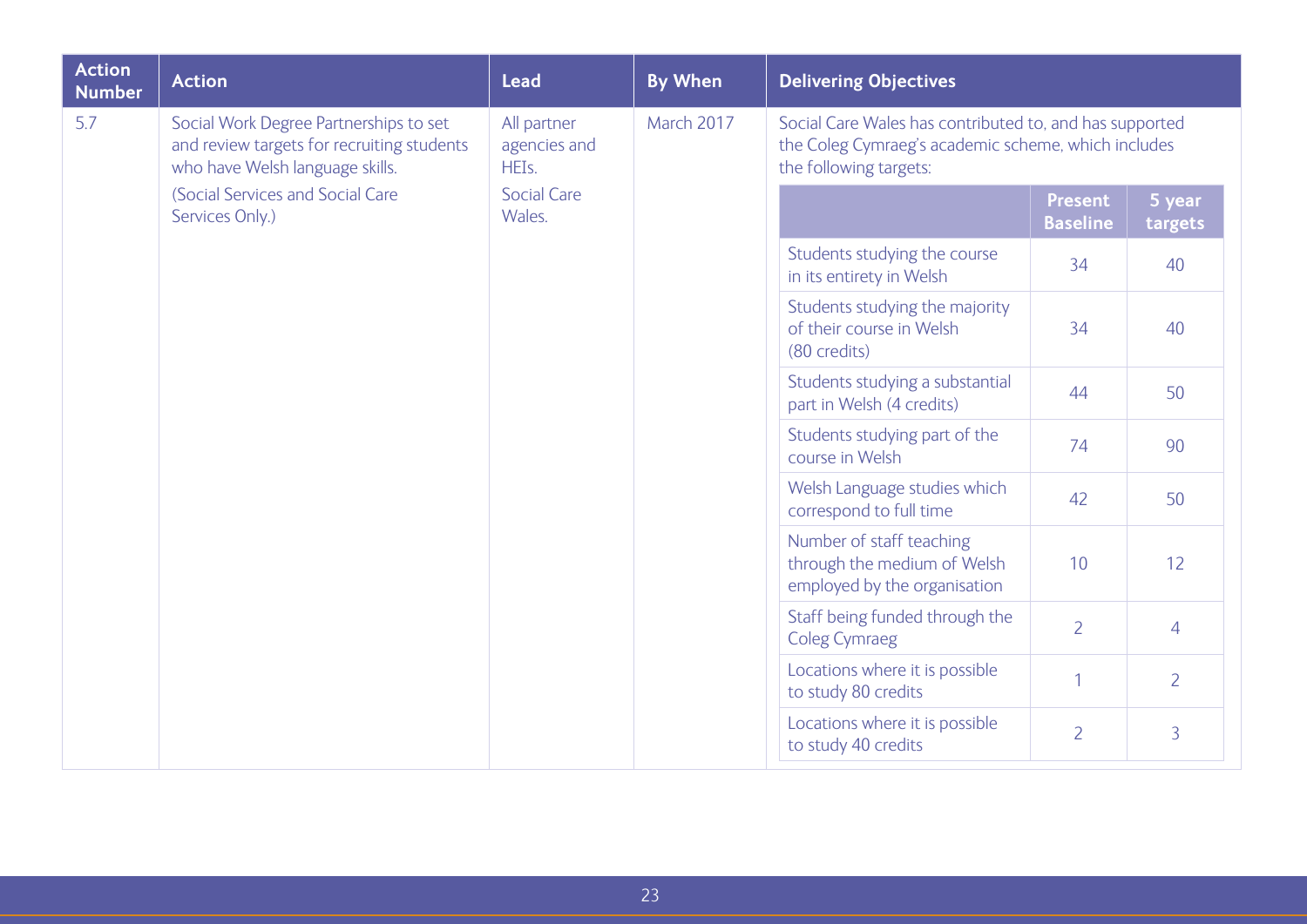| <b>Action</b><br><b>Number</b> | <b>Action</b>                                                                                                                                                                                                                                        | <b>Lead</b> | <b>By When</b> | <b>Delivering Objectives</b>                                                                                                                                                                                                                                                                                                                                                                                                                                                                                                                                                               |
|--------------------------------|------------------------------------------------------------------------------------------------------------------------------------------------------------------------------------------------------------------------------------------------------|-------------|----------------|--------------------------------------------------------------------------------------------------------------------------------------------------------------------------------------------------------------------------------------------------------------------------------------------------------------------------------------------------------------------------------------------------------------------------------------------------------------------------------------------------------------------------------------------------------------------------------------------|
|                                |                                                                                                                                                                                                                                                      |             |                | • Students who are fluent or partially fluent do not always<br>choose to study in Welsh<br>• 28% of all qualifying social work students state that they<br>are fluent Welsh speakers or Welsh speakers who are<br>not fluent<br>• The complete programme is taught in Welsh in one<br>programme and 12 students have completed over<br>2-3 of their studies in Welsh<br>• Also, there is one other programme where more than five<br>students completed between 40 and 80 credits in Welsh<br>• Over 125 other students studied part of their degree<br>in Welsh but less than 40 credits. |
| 5.8                            | To enable Welsh-speaking students to<br>be paired with Welsh-speaking staff when<br>on placement, the Welsh Government<br>to work to enable Education providers<br>to access anonymised ESR data on the<br>Welsh Language Skills of NHS Wales staff. | WG.         | March 2018     | The Coleg Cymraeg's lecturers are working with the health<br>boards to try and ensure that students who speak Welsh<br>are matched with Welsh speaking staff. Very effective<br>collaborative working is happening with some health<br>boards in this respect.                                                                                                                                                                                                                                                                                                                             |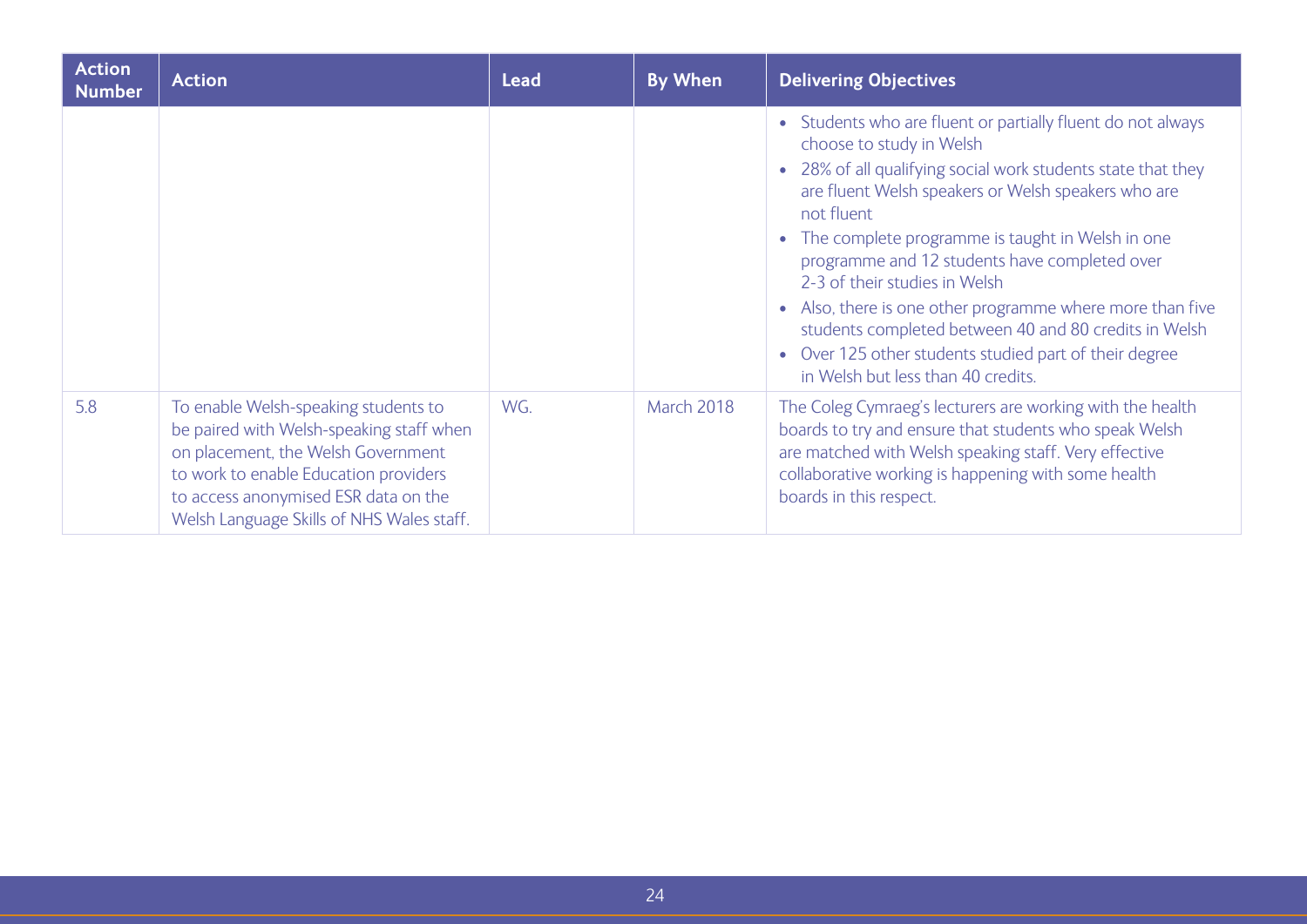| <b>Action</b><br><b>Number</b> | <b>Action</b>                                                                                                                                                                                                                                                                                                                  | <b>Lead</b>                                                                                         | <b>By When</b>    | <b>Delivering Objectives</b>                                                                                                                                                                                                                                                                                                                                                                                                                                                                                                                                                                                                                                                                                                                                                                                                                                                                                                                                                                                                     |  |  |  |  |
|--------------------------------|--------------------------------------------------------------------------------------------------------------------------------------------------------------------------------------------------------------------------------------------------------------------------------------------------------------------------------|-----------------------------------------------------------------------------------------------------|-------------------|----------------------------------------------------------------------------------------------------------------------------------------------------------------------------------------------------------------------------------------------------------------------------------------------------------------------------------------------------------------------------------------------------------------------------------------------------------------------------------------------------------------------------------------------------------------------------------------------------------------------------------------------------------------------------------------------------------------------------------------------------------------------------------------------------------------------------------------------------------------------------------------------------------------------------------------------------------------------------------------------------------------------------------|--|--|--|--|
|                                | Objective 6: Welsh in the workplace                                                                                                                                                                                                                                                                                            |                                                                                                     |                   |                                                                                                                                                                                                                                                                                                                                                                                                                                                                                                                                                                                                                                                                                                                                                                                                                                                                                                                                                                                                                                  |  |  |  |  |
| 6.1                            | Staff training to deliver services in Welsh,<br>focusing in particular on encouraging<br>Welsh speakers to use their language<br>skills in the workplace, will be supported.<br>Language training opportunities and<br>resources to increase the confidence<br>of staff to deliver services in Welsh will<br>also be promoted. | <b>NHS Chief</b><br>Executives.<br>Directors of<br>Social Services.<br><b>Social Care</b><br>Wales. | <b>March 2018</b> | Eight of the NHS bodies provided evidence with most having<br>started to take advantage of the Work Welsh 10 hr on-line<br>Welsh language taster course.<br>One interesting initiative is by Cwm Taf where the Welsh<br>language Officer has been involved in the launch of the new<br>'Siarad' initiative which will enable Welsh speakers to support<br>Welsh learners across the health board.<br>9 local authorities responded to this action. All reported<br>provision of training to include varying levels of ability.<br>Denbighshire introduced a monitoring scheme for Welsh<br>learners. North Wales is increasing language skills in the<br>workforce through an MA in social work from Bangor<br>University from September 2018.<br>Social Care Wales has been asked by the National Centre<br>for Learning Welsh to manage and pilot a new approach to<br>help social care workers to develop their Welsh language<br>skills so that the needs of people whose language preference<br>is Welsh can be better met. |  |  |  |  |
| 6.2                            | National leadership or senior<br>management development programmes<br>in social care to include an element on<br>the significance of language to meeting<br>people's needs, the Active Offer and<br>effective language planning.                                                                                               | WG.<br><b>Social Care</b><br>Wales.                                                                 |                   | Social Care Wales' Step up to Management programme;<br>which was originally piloted by the university of South East<br>Wales is an exciting programme for aspiring social care<br>managers. The programme aims to provide social care workers<br>with the knowledge and understanding that is needed to<br>make the transition into a management role. The programme<br>covers 3 key areas of management within social care:<br>• Understanding person centred practice in the leadership<br>and management of social care;<br>• Understanding theories, models and frameworks for the<br>leadership and management of social care services and;                                                                                                                                                                                                                                                                                                                                                                                 |  |  |  |  |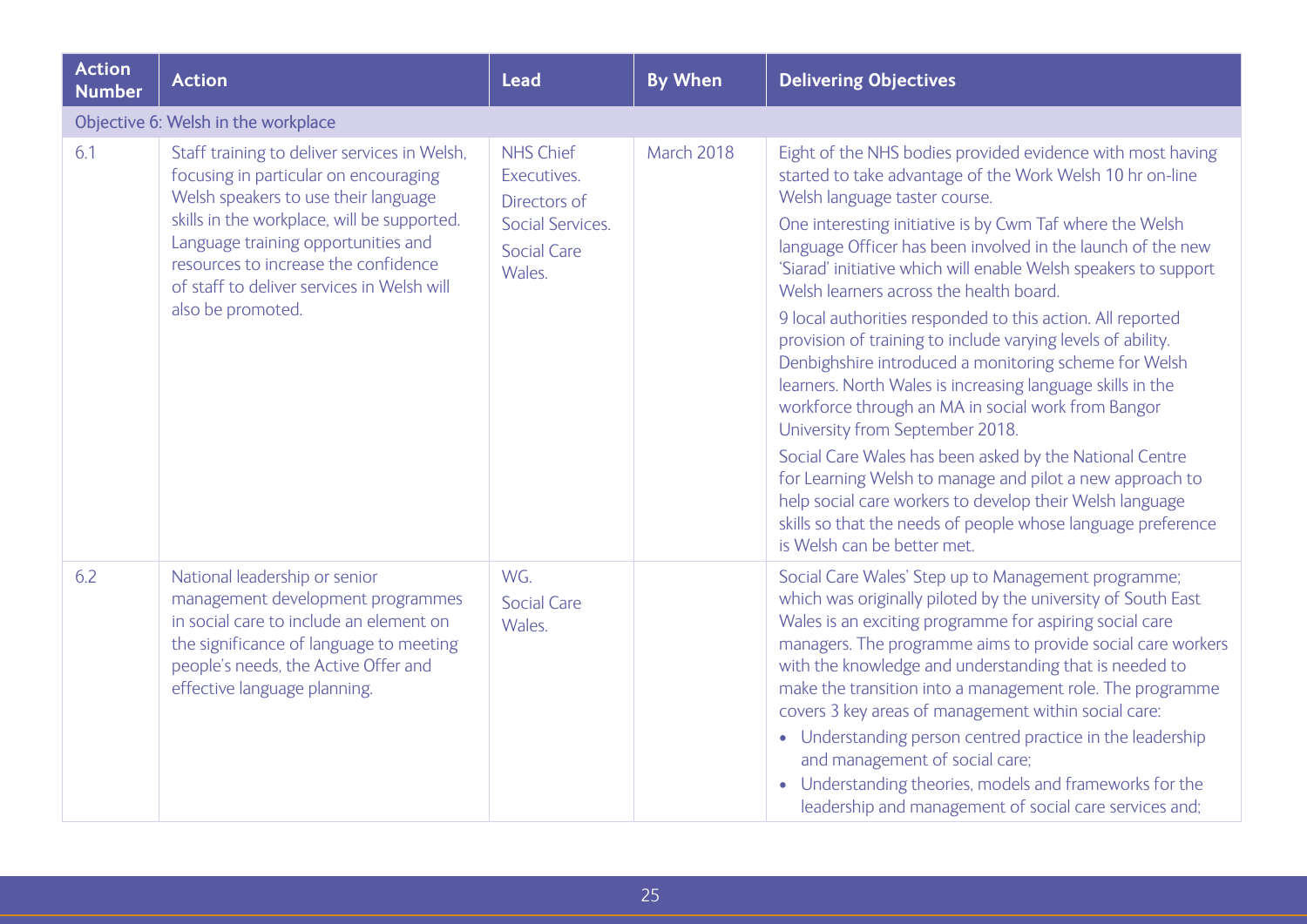| <b>Action</b><br><b>Number</b> | <b>Action</b>                                                                                                                                                                                                                                                                                                                                                                                                                    | <b>Lead</b>                                                                                                                                                                                                                                                 | <b>By When</b> | <b>Delivering Objectives</b>                                                                                                                                                                                                                                                                                                                                                                                                                                                                                                                                                                                                                                                                                                                                                           |
|--------------------------------|----------------------------------------------------------------------------------------------------------------------------------------------------------------------------------------------------------------------------------------------------------------------------------------------------------------------------------------------------------------------------------------------------------------------------------|-------------------------------------------------------------------------------------------------------------------------------------------------------------------------------------------------------------------------------------------------------------|----------------|----------------------------------------------------------------------------------------------------------------------------------------------------------------------------------------------------------------------------------------------------------------------------------------------------------------------------------------------------------------------------------------------------------------------------------------------------------------------------------------------------------------------------------------------------------------------------------------------------------------------------------------------------------------------------------------------------------------------------------------------------------------------------------------|
|                                |                                                                                                                                                                                                                                                                                                                                                                                                                                  |                                                                                                                                                                                                                                                             |                | • Understanding the leadership and management<br>of effective team performance in social care.<br>Part of this is understanding the importance of the<br>Welsh Language in leading and managing social care settings.<br>25 individuals completed the pilot course in 2017. There are<br>currently 100 registered on the programme.                                                                                                                                                                                                                                                                                                                                                                                                                                                    |
| 6.3                            | HEIs, FEIs, social services and<br>NHS organisations to work in partnership<br>to ensure that the value and benefits<br>to service providers and to<br>Welsh-speaking people of having bilingual<br>staff are reflected in their recruitment.<br>commissioning and staff development<br>processes. Careers Wales can help by<br>assisting the organisations to accurately<br>target their promotional work to<br>Welsh speakers. | <b>Chief Executives.</b><br>Welsh<br>Education &<br>Development<br><b>Services</b><br>(WEDS).<br>Colleges Wales.<br>Careers Wales.<br>Directors of<br>Social Services.<br><b>Higher</b><br>Education<br>Institutions.<br>Further<br>Education<br>Providers. | March 2018     | In June 2017 the Welsh language officers in the health<br>sector met with Careers Wales in order to raise awareness<br>of how each organisation was promoting this. The Education<br>Business Exchange was discussed and Careers Wales resources<br>developed by Careers Wales for the public were shared.<br>Careers Wales attended the "How do we factor the Welsh<br>language into Workplace planning" workshop in May 2018<br>where presentations were made as well as opportunities<br>to work with schools.<br>One health board stated that 'trying to mainstream the<br>Welsh language to be essential in general medicine<br>and nursing professions continued to be challenging.<br>Some frontline areas have concerns that it will have<br>a negative impact on recruitment. |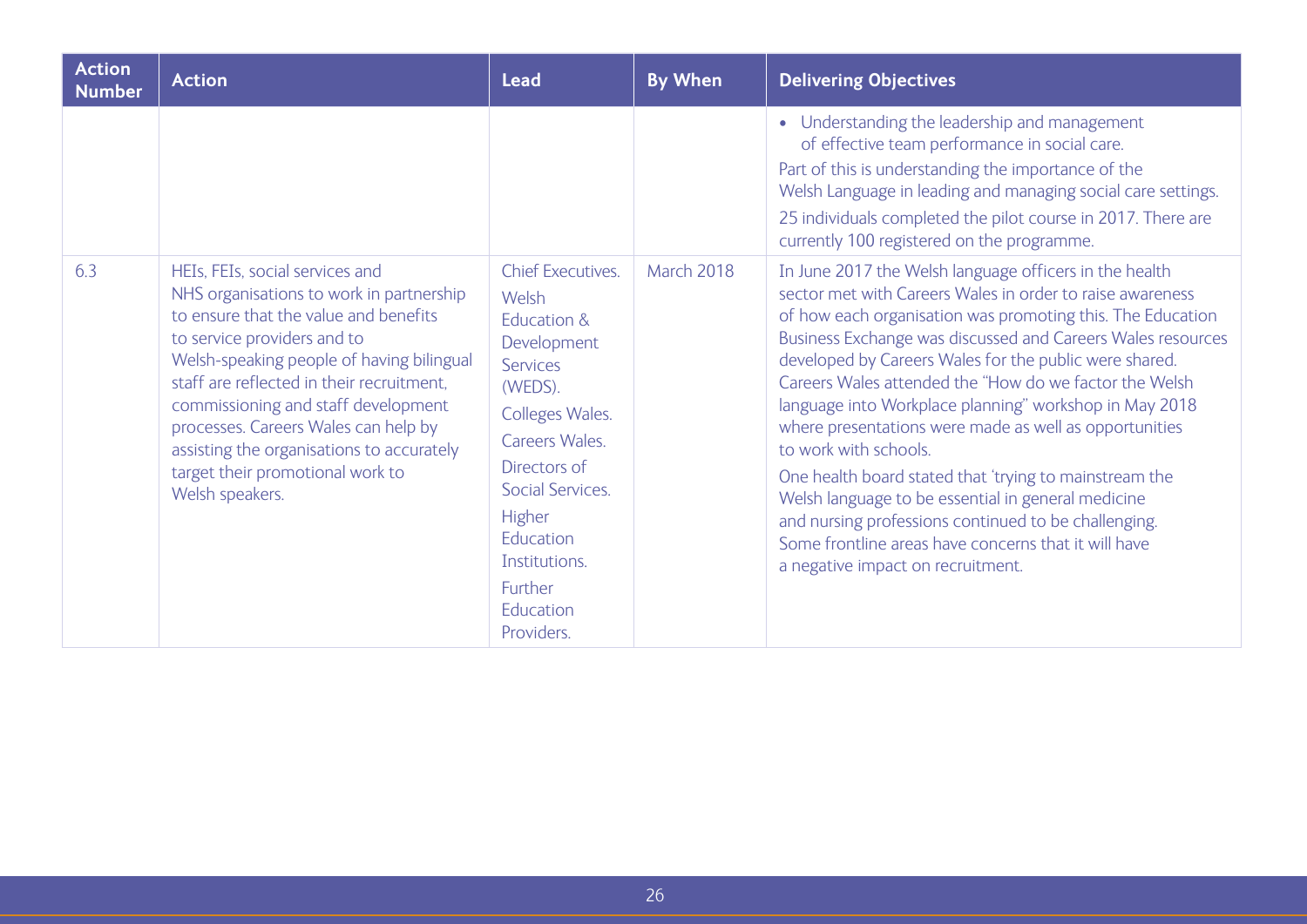| <b>Action</b><br><b>Number</b> | <b>Action</b>                                                                                                                                                                                                                                                                                                                               | <b>Lead</b>                                                                                                                                            | <b>By When</b> | <b>Delivering Objectives</b>                                                                                                                                                                                                                                                                                                                                                                                                                                                                                                                                                                                       |
|--------------------------------|---------------------------------------------------------------------------------------------------------------------------------------------------------------------------------------------------------------------------------------------------------------------------------------------------------------------------------------------|--------------------------------------------------------------------------------------------------------------------------------------------------------|----------------|--------------------------------------------------------------------------------------------------------------------------------------------------------------------------------------------------------------------------------------------------------------------------------------------------------------------------------------------------------------------------------------------------------------------------------------------------------------------------------------------------------------------------------------------------------------------------------------------------------------------|
| 6.4                            | Welsh Language Officers (within the<br>NHS Wales) and Welsh Language<br>Champions (within social services)<br>to become Business Ambassadors with<br>Careers Wales to promote the need for<br>Welsh-speaking staff in the health sector<br>within schools and FEIs in Wales.                                                                | <b>NHS Wales</b><br><b>Chief Executives.</b><br>Directors of<br><b>Social Services.</b><br>Colleges Wales.                                             |                | A number of Health Boards have fostered a relationship<br>with Careers Wales and many are working with schools,<br>colleges and universities to draw attention to the<br>opportunities for Welsh speakers to work in the health<br>and social care sectors. Some Health Boards and trusts go the<br>extra mile and they could learn from each other in order to<br>achieve this successfully. Of the 10 health organisations one is<br>already a Business Ambassador and another is in the process<br>of becoming one.<br>There was little evidence from social services of progress<br>being made on this action. |
| 6.5                            | An awareness of the link between<br>linguistically-sensitive services and<br>individuals' dignity, as well as awareness<br>of the Active Offer to be delivered to<br>all NHS Wales staff as part of routine<br>induction sessions. NHS Wales staff<br>should also complete the Welsh Language<br>Awareness e-learning module as a priority. | <b>NHS Wales</b><br>Chief<br>Executives.<br>Directors of<br><b>Social Services.</b><br><b>Care Council for</b><br><b>Wales (Social</b><br>Care Wales). | March 2017     | Most NHS organisations undertake this as part of their<br>induction training. Only some NHS organisations are using<br>the Welsh Language Awareness e-learning module as not all<br>regard it fit for purpose. A new e-learning module is currently<br>being developed.<br>In Social Services Welsh Language awareness is included<br>in induction programmes on both a Corporate and<br>Services level.                                                                                                                                                                                                           |
| 6.6                            | NHS organisations should ensure that<br>Welsh Language Skills are mainstreamed<br>into the KSF (Knowledge and Skills<br>Framework) as core competencies.                                                                                                                                                                                    | <b>NHS Wales</b><br><b>Chief Executives.</b>                                                                                                           | March 2018     | Discussions are on-going, but it should be noted that the<br>Knowledge and Skills Framework is a UK wide framework<br>therefore changing it is not a simple matter. Although no<br>reference is made to the Welsh Language in the KSF it is<br>currently possible to include Welsh Language Skills in it under<br>each of the core dimensions, especially communications<br>and equality and diversity.                                                                                                                                                                                                            |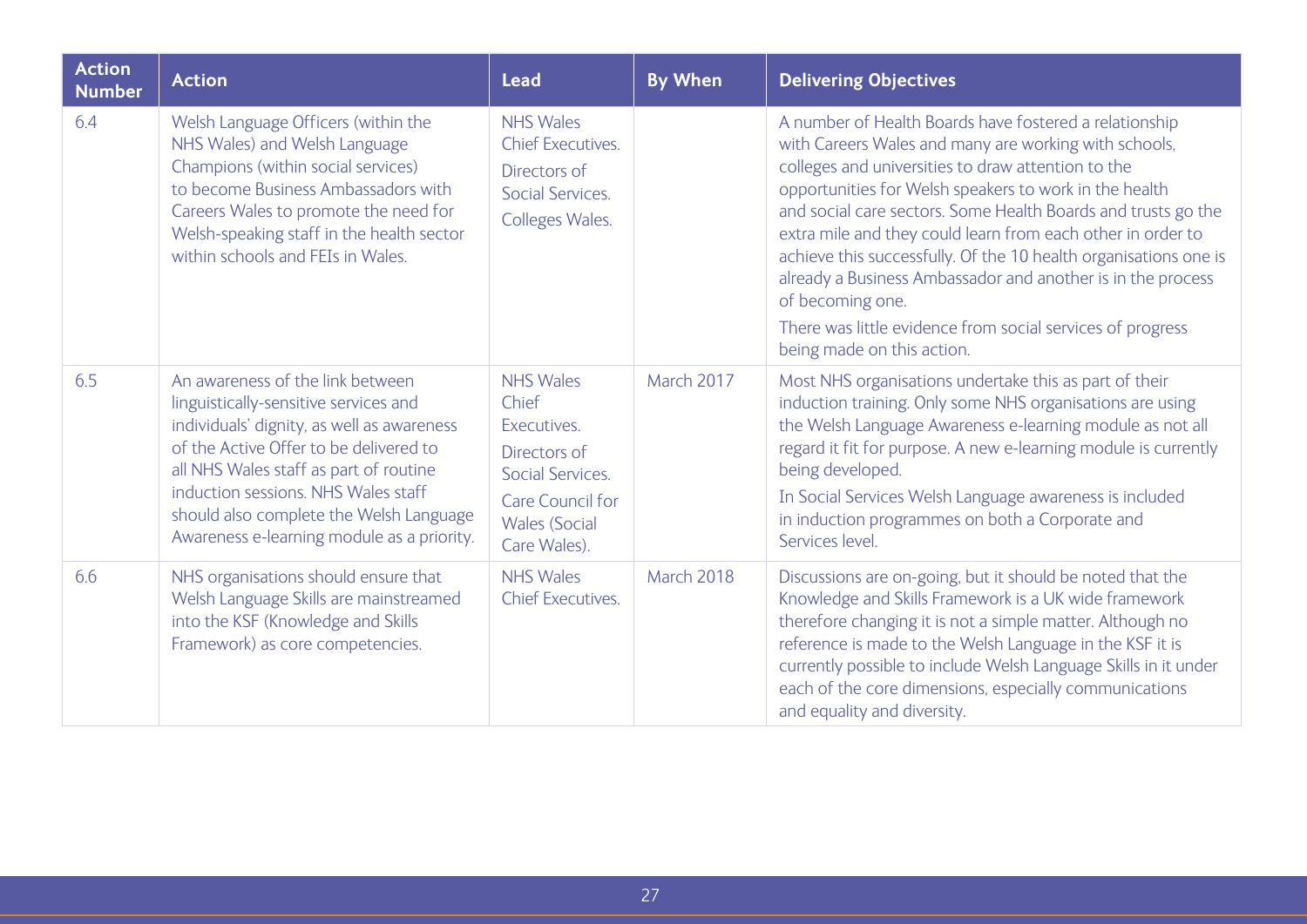| <b>Action</b><br><b>Number</b> | <b>Action</b>                                                                                                                                                                                                                                                                                     | <b>Lead</b>                                             | <b>By When</b>    | <b>Delivering Objectives</b>                                                                                                                                                                                                                                                                                                                                                                                                                                                                                                                      |
|--------------------------------|---------------------------------------------------------------------------------------------------------------------------------------------------------------------------------------------------------------------------------------------------------------------------------------------------|---------------------------------------------------------|-------------------|---------------------------------------------------------------------------------------------------------------------------------------------------------------------------------------------------------------------------------------------------------------------------------------------------------------------------------------------------------------------------------------------------------------------------------------------------------------------------------------------------------------------------------------------------|
| 6.7                            | The Welsh Government to work with<br>the National Centre for Learning Welsh<br>to meet the need within health, social<br>services and social care sectors to<br>develop the Welsh Language Skills<br>of staff. This will include developing<br>and promoting relevant resources<br>and provision. | WG.<br><b>National Centre</b><br>for Learning<br>Welsh. | <b>March 2018</b> | The Welsh Government has worked closely with the<br>National Centre for Learning Welsh to promote the offer<br>and opportunities available to the sector. The National Centre<br>for Learning Welsh has developed a new on-line course<br>specifically for the health sector as part of its 'Work Welsh'<br>scheme. The 10 hour course is free and introduces relevant<br>words and phrases to frontline staff. Advice on pronunciation<br>and other various exercises are also included. A similar course<br>has been developed for social care. |
| 6.8                            | All qualifications required by the social<br>care workforce to be reviewed to ensure<br>they adequately reflect the principles<br>of language need and the Active offer.                                                                                                                          | <b>Social Care</b><br>Wales.                            | March 2018        | Social Care Wales is currently supporting the awarding body<br>consortium to identify recommended pathways and as such<br>will be recommending anyone completing Children's Care,<br>Play, Learning and Development should also complete the<br>Welsh Language optional pathway.                                                                                                                                                                                                                                                                  |